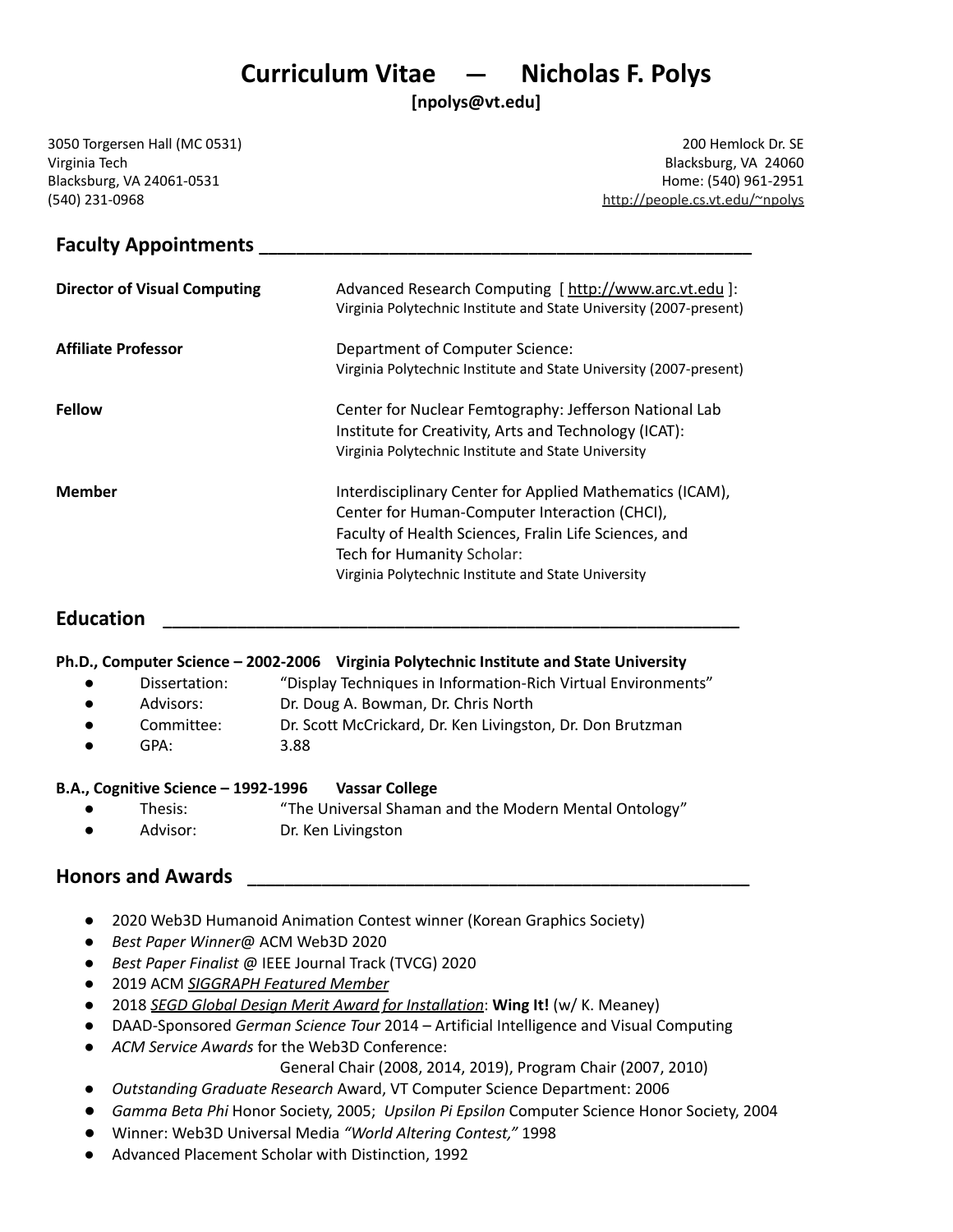# **Research Interests \_\_\_\_\_\_\_\_\_\_\_\_\_\_\_\_\_\_\_\_\_\_\_\_\_\_\_\_\_\_\_\_\_\_\_\_\_\_\_\_\_\_\_\_\_\_\_\_\_\_\_\_\_\_\_**

- Scientific Visualization, including Medical Imaging, esp. Graphical and Cognitive Aspects
- Information & Interaction Architectures, especially the Web Ecology
- Human Computer Interaction & Usability Engineering in Virtual & Augmented Reality

# **Professional and Research Experience \_\_\_\_\_\_\_\_\_\_\_\_\_\_\_\_\_\_\_\_\_\_\_\_\_\_\_\_\_\_\_\_\_\_\_\_\_\_**

# **2008-present Virginia Polytechnic Institute and State University** – Blacksburg, VA

# *Director of Visual Computing, Advanced Research Computing (IT),*

### *Affiliate Professor of Computer Science*

- Conduct research to improve visual analysis methods and informatics services for high-performance computing *(see Funded Research > \$ 6.8 million, Publications below )*
- Develop and deploy Visual Computing solutions with faculty across the university
- Design, build, manage and develop cutting-edge visualization hardware and software stack (*The Visionarium Lab*; Viscube upgrade 2010, HyperCube upgrade 2016)
- Manage projects, staff, and budgets for ARC's *Visionarium Lab*
- Build partnerships to improve the competency and impact of High Performance Computing and Visualization through immersive and Web3D technologies

Selected Visual Computing and HCI Topics:

- Scientific visualization and analysis: medical imaging and volume rendering, molecular dynamics, fluid dynamics, geospatial & geophysics data including point clouds, cluster and remote rendering
- Wireless Spectrum Visualization: Web3D visualization interfaces for students
- Fusality / Mirror Worlds: Sensors and Web3D visualization used for environmental monitoring and planning; flipped labs
- Network visualization: cell-signaling pathways, ontologies
- Structural engineering: Web3D-based architectural design, BIM + GIS
- Publications and applications driven by faculty collaborations, funded research, and class projects

#### **2006 – 2007 Virginia Polytechnic Institute and State University** – Blacksburg, VA

#### *Postdoctoral Associate: Research Computing*

- Developed Visual Computing solutions for computational scientists, engineers, and designers
- Ran faculty and graduate development tutorials and workshops for 3D visualization and Virtual Reality

Selected Projects:

- Mathematics generated VR, images, and movies of large space structure energetics simulations
- Biochemistry generated VR, images, and movies of Myoglobin Oxygen transport mechanism (molecular dynamics simulations, vis published in PNAS)

# **2005 – 2006 Virginia Polytechnic Institute and State University** – Blacksburg, VA

#### *Graduate Research Assistant*

● Virtual Reality Assessment of Independent Living Skills and Mild Cognitive Impairment in Elderly Populations - Interface and Content Developer: built stimuli and testbed system for immersive Virtual Reality (CAVE) assessment tool (Carilion Biomedical Institute funding)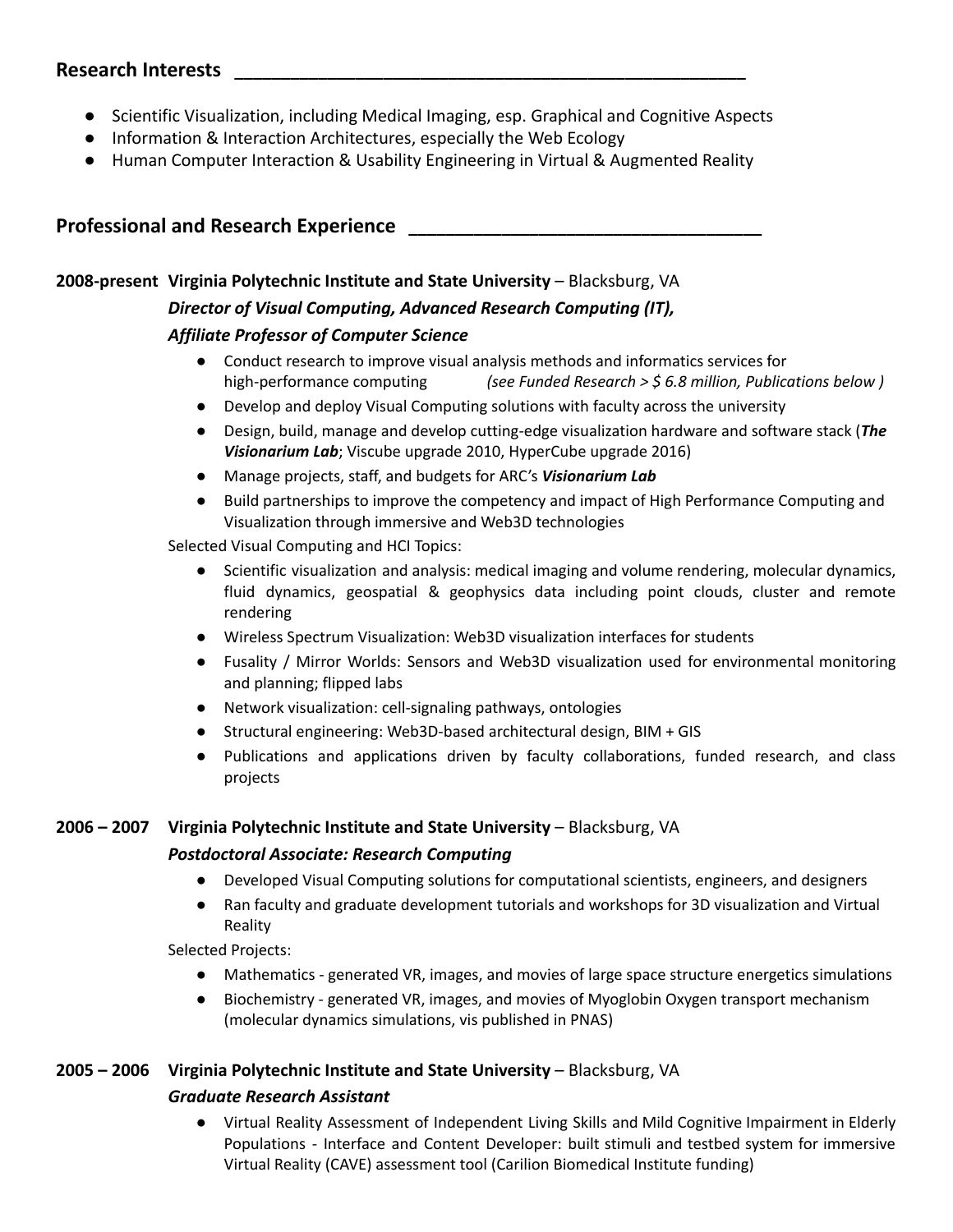Selected Projects:

- Personal Memex expert interviews and prototype for personal digital memory system for high-functioning and disabled populations
- Intelligent Document Filtering implemented multiple AI evaluators for machine learning in text retrieval

#### **2003 – 2005 Virginia Bioinformatics Institute** – Blacksburg, VA

#### *Graduate Research Assistant*

- PathSim project Visualization and Deployment Lead: designed and developed data processing and information-rich virtual environment interfaces for a large, agent-based immunological simulation (NIH funding)
- Mblast Software Engineer: analyzed and optimized a Formal Concept Lattice Algorithm for gene expression analysis

Selected Projects:

- STKE Cellular Signaling Project Lead, Interface Programmer: designed and developed graphical interface for direct manipulation of Boolean queries using Java Swing and MySQL database populated by web crawler agent
- Usability Engineering project for design of an online notification system; highest user subjective evaluations among class projects

### **1998-2002 VirtuWorlds LLC** – New York, NY; Amsterdam, NL

#### *Chief Technical Officer, Founder*

- Designed and implemented content management and delivery systems for Web3D assets and environments
- Technology adapted and used by Merck, Pfizer, and Georgia State U.
- Editor-In-Chief the 3D-eZine online Web3D industry portal

#### **2000-2001 Yoe Studio** – Peekskill, NY

#### *Web Programmer, Designer*

● Implemented and maintained commercial, data-driven, personalized websites

#### **1996-1999 Transcendent Recordings** – Poughkeepsie, NY

#### *Vice-President of Production, Webmaster*

● Led digital productions for numerous artists w/ independent record label

#### **1992-1996 Vassar College** Computer Center – Poughkeepsie, NY

#### *Information Technology Consultant*

● Worked with faculty, staff, and students to support computing and networking

# **Professional & Community Activities \_\_\_\_\_\_\_\_\_\_\_\_\_\_\_\_\_\_\_\_\_\_\_\_\_\_\_\_\_\_\_\_\_\_\_\_\_**

#### **Director**

- **Web3D Consortium** (501c6; web3d.org)
	- o President (elected 2010-2019)
	- o Secretary (elected 2007-2009)
	- o Board of Directors (elected 2000-2015)
- **NSF IUCRC Center for e-Design** (2011-2013); VT Site (2011-2014)
	- o Co-Director with Prof. Richard Goff, Engineering Education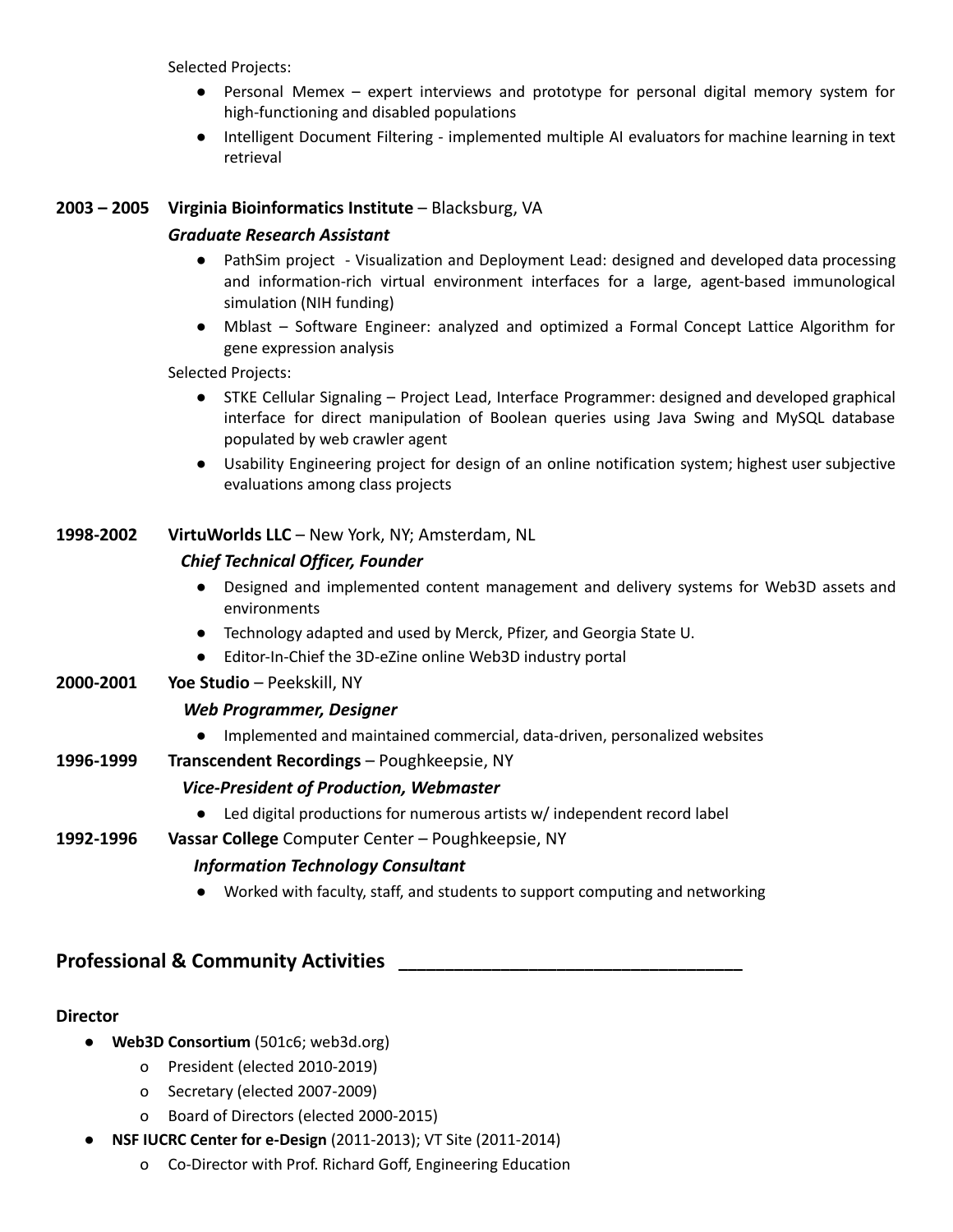# **Chairs**

- Web3D Consortium **Working Groups**
	- o Medical (2010-present)
	- o Extensible 3D (X3D) (2017-present)
	- o User Interface (2006-2009; 2019-present)

#### **● Conferences**

- o General Chair: ACM Web3D 2008, Web3D 2014, Web3D 2019
- o Program Chair: ACM Web3D 2007, 2010, 2011
- o Workshops / Tutorials Chair: IEEE Virtual Reality 2007, Web3D 2006 & 2013
- o Publicity Chair: IEEE Virtual Reality 2008
- o Finance Chair: IEEE Virtual Reality 2009, 2010; Web3D 2016

### **International Workshop Organizer & Facilitator**

- *Web3D Geospatial Summit, Web3D User Experience, SIGGRAPH History Model Archive* (Web3D 2021)
- *Web3D User Experience* (Web3D 2020)
- *Birds-Of-A-Feather (BOF) Sessions on Web3D topics: Web-wide Interactive 3D, Medical, CAD, AR/MR, Cultural Heritage, GIS* (SIGGRAPH 2008-2018)
- *Image Segmentation and Visualization Tools* (Web3D 2016)
- *Web3D Cultural & Natural Heritage* (Web3D 2014, 2015)
- *Extending Extensible 3D (X3D) from Haptic-based Medical Training to Clinical Applications* (Medicine Meets Virtual Reality (MMVR) 2014)
- *Medical Virtual Environments* (IEEE VR 2010; Web3D Tutorials 2012, 2013)
- *Parallel Realities? The Requirements of Web3D and Immersive VR,* and *Future Standards for Immersive VR* (IEEE VR 2007, 2008)
- *X3D User Interfaces* (ACM Web3D 2004, 2005)
- *Medical X3D* (ACM Web3D 2005)
- *Portable Information Spaces* (HCI International 2004)

#### **Member**

- **Editorial Board**:
	- o Frontiers in Virtual Reality; **Special Issue: Immersive Analytics** (2022)
	- o Virtual Reality Journal (Springer, 2017-present)
	- o Virtual Reality in Industry (Frontiers, 2019-present)
- **Steering Committee**:
	- o Center for Nuclear Femtography (2019-present)
	- o ACM SIGGRAPH Web3D Conference (2009-present)
- ACM SIGGRAPH **Special Conferences Committee**: (2016-present)
- Web3D Consortium (2000-present)
- ACM (2003-present)
- IEEE (2004-present)
- ASEE (2013-present)
- SIGGRAPH Online Committee (2000, 2001)

#### **Reviewer**

#### **Conferences**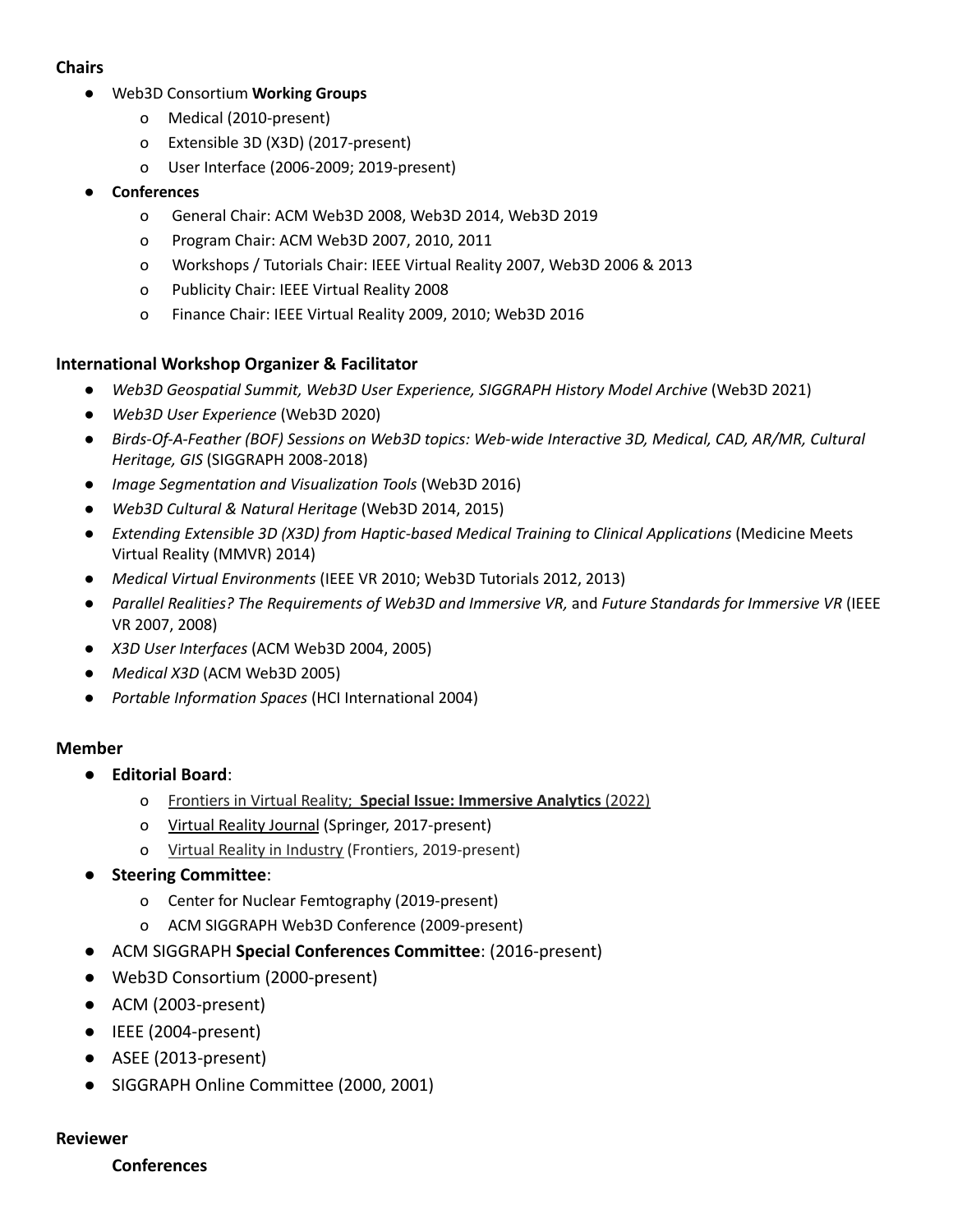(2002-present): Web3D, VIS, VAST, InfoVis, 3DUI, VR, VRST, SVR, Pacific Vis, SIGGRAPH, CHI, Graphics Interface, AMIA 2019

# **Journals**

(2004-present): International Journal of Human-Computer Studies, Virtual Reality journal, Computer Graphics and Applications, Computers & Graphics, Computer Graphics Forum, Information Visualization, Computer-Aided Civil and Infrastructure Engineering (Special Issue), Transactions on Applied Perception, Transactions of Computer Graphics and Visualization

# **Official Liaison**

- DICOM medical imaging standards (WGs 11, 17, 23): 2006-2016
- Health Level 7 (HL7) : 2017-present

# **Key Contributor**

- CASC Annual Brochure : Immersive HPC images (2021, 2016, 2014, 2010)
- ISO/IEC Extensible 3D X3D4 Specification
- 2018 ARC project highlight videos: <https://vimeo.com/visionarium2018>
- VTR-Net (NSF) grant author and Co-PI bringing 10 Gig to 12 buildings on campus
- NIH 3D Print Exchange **[3dprint.nih.gov](https://3dprint.nih.gov/)** Senior Advisory Board (2013-2017)
- NSF [MirrorWorlds Human-Building Interface at Moss](http://www.icat.vt.edu/mirrorworlds/) Arts Center
- 3D Graphics: Virginia Tech Football Half-Time Commercials [2012,](https://www.youtube.com/watch?v=p8nER5wb6cA) [2016](https://www.youtube.com/watch?v=Jl9iL2a-pmw)
- 3D Graphics: 2015 Microsoft Azure International Commercial w/ Wu Feng [short](https://www.youtube.com/watch?v=GY2Bg0op-Kc), [long](https://www.youtube.com/watch?v=7Zw8gKJXgI4)
- ISO/IEC Reference Model for Mixed Reality Continuum (JTSC1) (2013-2015)
- ISO/IEC Extensible 3D (X3D) 3.x Specification, esp. the Volume rendering and Event Utilities Components. [www.web3d.org](http://www.web3d.org/) (2000-present)
- Web3D Medical Working Group (2006-present)
- Virginia Tech 3D Interaction Research Group (2003-present)
- Web3D Software Development Kit (SDK) (2000-2002)

**Invited Speaker** (Speaker, Juror, Panelist) **\_\_\_\_\_\_\_\_\_\_\_\_\_\_\_\_\_\_\_\_\_\_\_\_\_\_\_\_\_\_\_\_\_\_\_**

- *●* Invited Talk: **SIGGRAPH** July, 2021 Birds of a Feather (BOF): *Carto* (-graphic visualization)
- *●* Invited Talk: **SIGGRAPH** July, 2020 Birds of a Feather (BOF): *Carto* (-graphic visualization)
- *●* Invited Talk: "Visualization for Femtography", **Center for Nuclear Femtography, Jefferson National Lab** (2020)
- *●* Hitt, N.P., C. Snyder, J. Young, K. Rogers, **N. Polys**, and C.A. Dolloff. *New approaches linking trout abundance to headwater stream flow.* **American Fisheries Society Annual Meeting** 2019. Reno, NV. Invited presentation.
- *●* Invited Talk: "*Perspectives on Visualization and Science: Communication and Discovery*". **Jefferson National Lab** (June 2019)
- *●* **SIGGRAPH** July, 2019 Birds of a Feather (BOF) organizer, presenter: *Web Publishing with 3D in HTML5*; *Carto* (-graphic visualization); *Immersive Visualization*
- *●* Invited Talks: "Visualization of Femtoscale Dynamics", "Next-Generation Visual Analysis Workspace for Multidimensional Nuclear Femtography Data", **Center for Nuclear Femtography, SURA** (2019)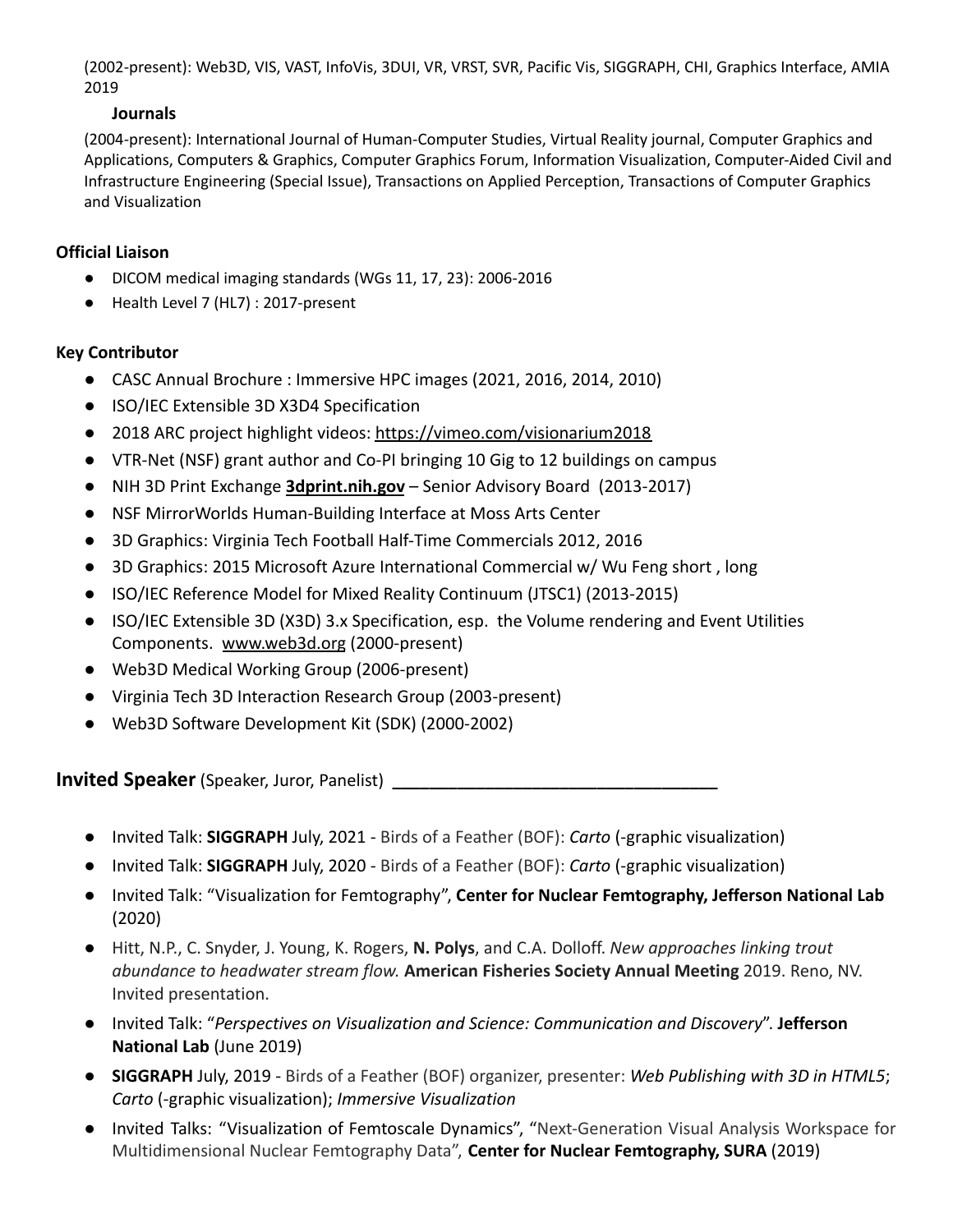- Hitt, N.P., K. Rogers, C. Snyder, **N. Polys**, and C.A. Dolloff. *New method for trout abundance estimation with video sampling*. East Coast Trout VI (2019), Frostburg, MD. Contributed presentation.
- *Keynote: "Fulfilling the Mandate of Durability and Access"* **Born to Be 3D: Library of Congress** (Nov 2018)
- Keynote: "Interactive 3D Visualization in the Wide Web of Health", 32<sup>nd</sup> Annual HL7 Plenary Meeting (October 2018)
- Invited Talk: *"Immersive Visualization at Virginia Tech"* **SIGGRAPH** 2017, 2018, 2019 Immersive Visualization in Research, Science, and Art BOF
- Invited Talk: *"Visualizing Place across Data and Platforms with X3D"* , "Immersive Cartography", **SIGGRAPH** 2017, 2018, 2019, 2020 **Carto BOF**
- Panelist: "The Future of Web3D" (**Web3D** 2018)
- Invited Talk: *"Lidar Pipelines for Immersive and Web3D Visualization"* **Silvilaser** 2017
- Invited Talk: *"Immersive Analytics: New Approaches to Scaling High-Performance Visualization"* **Los Alamos National Laboratory** (August 2017)
- Panelist: The Future of the VR Web (**Web3D** 2016)
- Invited Talk: *"High-Performance Visualization and Human Design*" **ITAM University** invited lecturer, Mexico City March 2016
- Invited Talk: *"Real and Virtual Spaces"* Federal In-Service Training, **The Hirshhorn Museum Smithsonian** Washington, DC 2016
- Invited Talk: *"Reproducibility in the Digital Age: Challenges and Opportunities for Progress"* **Science in 3D**: **NIH/NIAID** Bioinformatics Festival 2015
- Panelist: ACM **Web3D** 2015: "*Trends and Future of 3D on the Web"*
- Judge: **VR Hackathon** (San Francisco, 2015)
- Invited Talk: *"My Take on Villareal"* **Moss Art Center** (2015)
- Invited Talk: **1 st Annual Maker Faire, The White House** Washington, DC 2014
- Invited Talk: OSEHRA: **Veteran's Administration** Opensource Health Record Summit 2014
- Invited Talk: VisTech Workshop @ **SuperComputing** 2014: *"High-Performance Visualization"*
- Judge: Bay Area **VR Hackathon** @ Gray Area, San Francisco 2014
- Invited Talks: **Web3D** Conference (2010-2014): *"Virtual Worlds on the Web", "Volume Visualization and Medical Applications", "Scientific Visualization", "Augmented and Mixed Reality"*
- Invited Talk: **TERATEC** 2011: *"High-Performance Visualization"* (Paris, France)
- Invited Talk & Panelist: **Supercomputing** 2009: *"3D Internet"*
- Panelist: NSF- sponsored panel "*Making a Career in VR"* **IEEE VR** 2006
- Invited Talks: **ACM SIGGRAPH Local Chapters Speaker**: Boston, NY, DC, San Francisco (2001-present)
- Invited Talk, ["Techniques](http://virtuworlds.com/3DeZine_01/index.html) of Perception in VRML97"; Judge: VR Art: **Stuttgarter Filmwinter [MultiMedia](http://www.filmwinter.de/) [Festival](http://www.filmwinter.de/)** (2000)

# **Teaching Experience \_\_\_\_\_\_\_\_\_\_\_\_\_\_\_\_\_\_\_\_\_\_\_\_\_\_\_\_\_\_\_\_\_\_\_\_\_\_\_\_\_\_\_\_\_\_\_\_\_\_\_\_\_**

# **Courses Taught**

# **Virginia Polytechnic Institute and State University, Instructor:**

- 2022, 2016 : CS 4784, *HCI Capstone* (CS Seniors)
- 2021, 2019, 2008 : CS 5764, *Information Visualization* (CS Graduate Level)
- 2016, 2013: CS 5754, *Virtual Environments* (CS Graduate Level),
- 2014: Chair, CyberArts PhD Qualifier Exam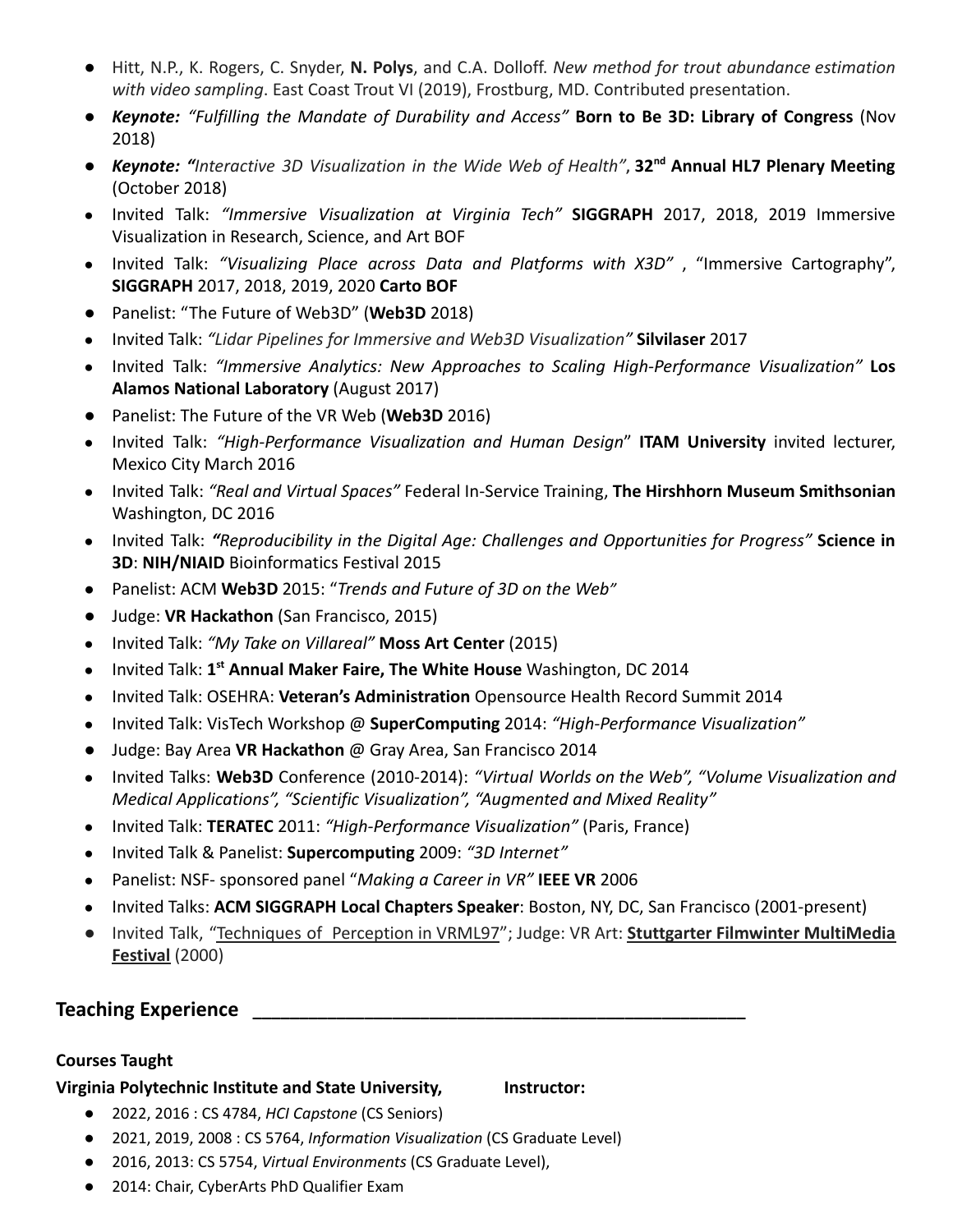- 2010: CS 3724, *GUI & Graphics Programming* (CS Junior/Senior)
- 2007: CS 2984, *Media Computation* (CS Freshman/Sophomore Level)
- 2006: CS 3724, *Introduction to Human-Computer Interaction* (CS Junior/Senior Level)
- 2002: Teaching Assistant for CS 2204 *UNIX* for sophomore CS majors

#### **Short Courses and Conference Tutorials, Instructor:**

- *Web3D Quickstart: IEEE VR 2020, 2017; AMIA 2018; Web3D 2019, 2021*
- *Web3D Master Class,* World Bank Land and Poverty Conference (2015)
- AOE 5984, *Introduction to Parallel Computing* (Team taught, 2014)
- *High Performance Visualization, Visualization Zoo, Virtual Reality Zoo, Deep Media, Web3D Publishing* Virginia Tech Faculty Development Institute (Faculty Development Institute 2006-2019)
- *New Dimensions in eLearning* NSF Research Experience for Teachers (RET 2012)
- *High Performance Computing Summer Bootcamp* (w/ UVa 2008-2010)
- Graduate short course (GEDI): *Introduction to Computational Science* (2007)
- Web3D & SIGGRAPH: *Engineering Virtual Environments with X3D, Techniques of Perception with X3D* (2003-2005); *X3D Architecture & Overview, Web3D Graphics Publishing with X3D* (2000-2002); *Introducing X3D* (2000)

# **Mentoring**

- **Ph.D. Advising and Committees:**
	- 1. Mai Dashan (2021, *Chair: "Making Sense of High Dimensional Ensembles"*); Assistant Professor at University of North Florida
	- 2. Ayat Mohammed (2017, *Chair: "High-dimensional Data in Scientific Visualization: Representation, Fusion and Difference"*) ; Researcher at Texas Advanced Computing Center
	- 3. Peter Radics (2016, *Chair: "A Novel Approach to Modeling Contextual Privacy Preference and Practice"*)
	- 4. Committees: Ryan McMahon (2012), Kriti Sensharma (2013), Bireswar Laha (2014), Felipe Bacim (2015), Patrick Butler (2015), Mahdi Nabiyoumi (2016), Mohammed Seyam (2016), Jessie Mann, Andrew Reach (2017), Wallace Lages (2018), Run Yu (2019), Michael Rhodes (2020), Timothy Stetler (2022), Lee Liles (2022)

#### **Masters Advising and Committees:**

- 1. Sheeban Mohd (expected 2022, Chair) *"AI Story telling from Computer Vision"*
- 2. Yanshen Sun (2020, *Chair: "The Scalability of X3D4 PointProperties: Benchmarks on WWW Performance"*)
- 3. Jooyoung Whang (2020, *Chair: "Improving the Perception of Depth of Image-Based Objects in a Virtual Environment"*)
- 4. Cedrick Ilo (2019, *Chair: "Feed Me: an in-situ Augmented Reality Annotation Tool for Computer Vision"*)
- 5. Faiz Abidi (2016, *Chair: "Remote High Performance Visualization of Big Data for Immersive Science"*),
- 6. Ankit Singh (*Chair*, 2012: "A Novel Level-of-Detail Technique for Virtual City Environments: Design and Evaluation"),
- 7. Committees: Shyam Visamsetty (2010), Andy Wood, Nikhita Sharakhov (2014), Jacob Dennis (2014), Sai Mallampati (2015), Adam Binford (2016), Xin Chen (2016), Siddarth Narayan (2016), Lawrence Warren (2018), Tom Phan (2020)
- Scores of graduate and undergraduate interns and independent study students in the Visionarium Lab [vis.arc.vt.edu]; NIH summer undergraduate interns to the Burgess Lab created the internationally-recognized resource called the **Zebrafish Brain Browser in Web3D ( <http://vis.arc.vt.edu/projects/zbb/>** )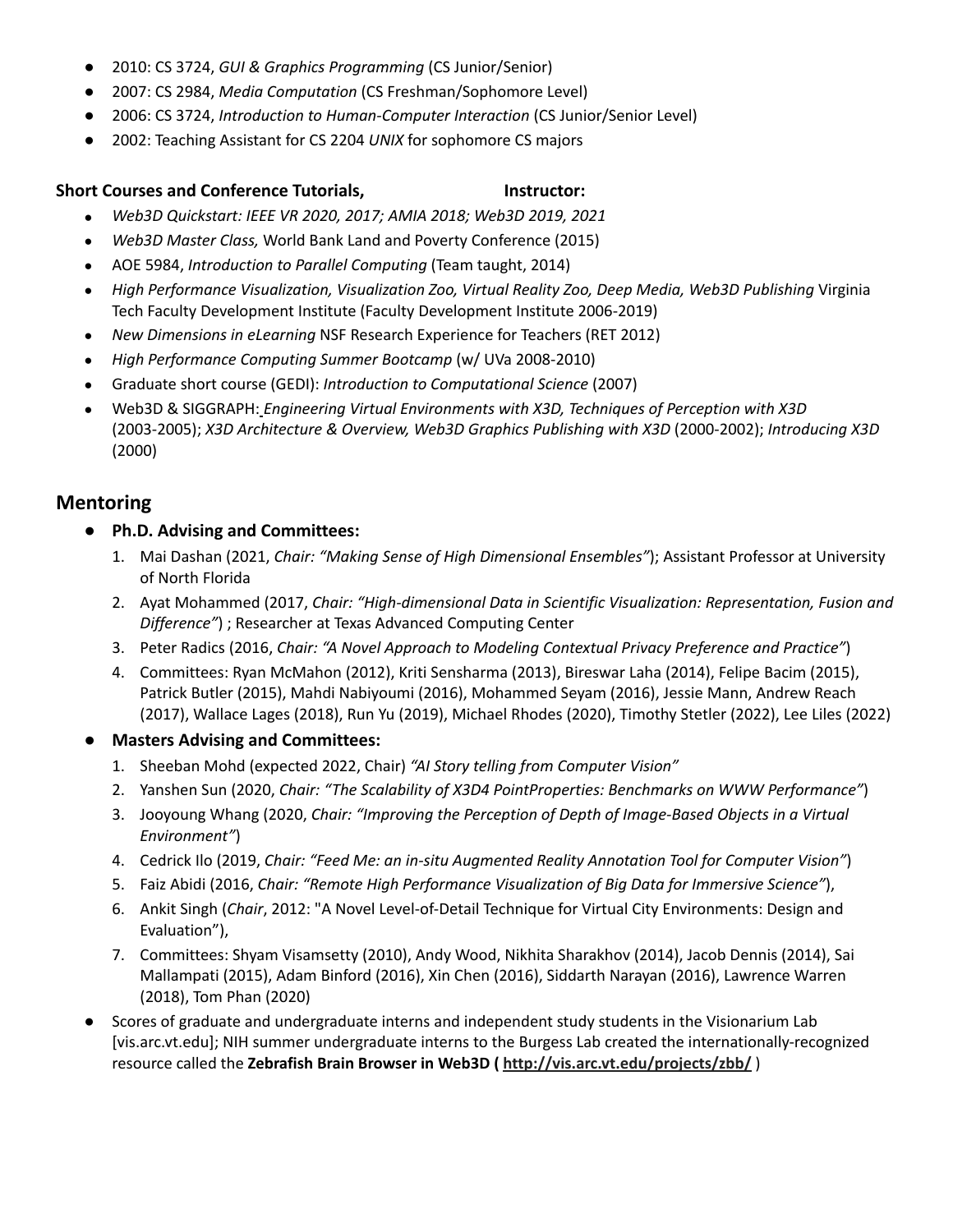**Sponsored Research \_\_\_\_\_\_\_\_\_\_\_\_\_\_\_\_\_\_\_\_\_\_***over \$ 6.8 million to date* **\_\_\_\_\_\_\_\_\_\_\_\_\_\_**

- **Center for Nuclear Femtography (Jefferson National Lab)** *Paths of Discovery* with Christopher Newport U, and George Washington U*;* \$65,000 (2021) responsible for 40%
- **Commonwealth Cyber Initiative (CCI)**: *Open-source, Multi-band, Multi-dimensional Spectrum Access system with Interfaces to Wireless Testbeds and Network Simulation Software* ; \$ 89,920 (2021) with Cong Shen (UVA) & Dietrich; responsible for 30%
- **ICAT SEAD (internal)** *Virtual Watersheds: An Immersive Experience at the Confluence of Water and Society*; \$25,000 (2021) with Hession, Sforza, Draper; responsible for 50%
- **USDA Forest Service** National Advanced Silviculture Program (NASP) Session 4 Advanced Silviculture Module for NASP 14; \$120,365 (2020-2021) with Munsell; responsible for 10%
- **USDA National Institute for Food and Agriculture Beginning Farmer and Rancher Development Program:** *Seeded and Growing: Sustaining Appalachian Beginning Forest Farmer Education and Engagement;* \$593,056 (2020-2021) with Munsell; responsible for 10%
- **NASA Space Grant Consortium** *Portable Antenna Range for STEM* w Dietrich; \$20,000 (2020, 2021) responsible for 80%
- **Center for Nuclear Femtography (Jefferson National Lab)** *Paths of Discovery* with Christopher Newport U and George Washington U*;* \$55,000 (2020) responsible for 40%
- **NSF IUCRC (CaseRM)** *Integrating sequential simulation and visual ensemble analytics for applications in the mining sector* \$100,000 (2020, 2021) w R Pollyea, L House, Gramacy; responsible for 40%
- **USGS CDI** *Enabling AI for citizen science in fish ecology* \$75,000 (2020) with Hitt; responsible for 10 %
- **Council on Library and Information Resources (CLIR)***: Digitizing Hidden Collections Application: Entomo-3D: Digitizing Virginia Tech's Insect Collection* \$244,752 (2020-2023) with Hall, Marek responsible for 20%
- **ONR** *STEM training for Dynamic Spectrum Access* \$1.5 million (2018-2021) with Allen, Dietrich, Goff; responsible for 25%
- *●* **VT Global Change Center** (internal): *Innovative particle tracking to quantify soil erosion and sediment transport processes under global change* \$15,000 (2019-2020) with Stewart, McGuire, Hession; responsible for 25%
- *●* **ICAT** SEAD (internal): *Translating a Smithsonian Exhibit for Learning;* \$3,000 (2019) with Meaney, Nguyen, Commer; responsible for 45%
- **Center for Nuclear Femtography (Jefferson National Lab)** *Visualizing Femtoscale Dynamics ; New Workspaces for Nuclear Femtogaphy* \$ 75,000 (2019); responsible for 100%
- **ICAT** SEAD (internal): *Visualizing Global Health and Policy*: \$3,000 (2018) with Kraak, Coupey, Meaney; responsible for 85%
- **MITRE** *Designing EM Visualizations* ; \$ 40,000 with Dietrich (2017-2018);responsible for 75%
- **VT-CSC** (internal): *Seasonal Drone-based Lidar Acquisition and Analysis* with Hession, Taylor, Munsell, Sforza \$ 10,000 (2017, 2018); responsible for 20%
- **VT-Cider** (internal): *Immersive Design for Public Exhibits* with Meaney; \$ 2,000 (2017); responsible for 75%
- **NSF** CC\*DNI: *A Campus Research Network and Distributed Science DMZ* (lead author) with Midkiff, Dingus, Barrett, Herdman; \$ 489,589 (2016); responsible for 20%
- **Microsoft HoloLens Site** with J. Gabbard \$ 100,000 (2016); responsible for 20%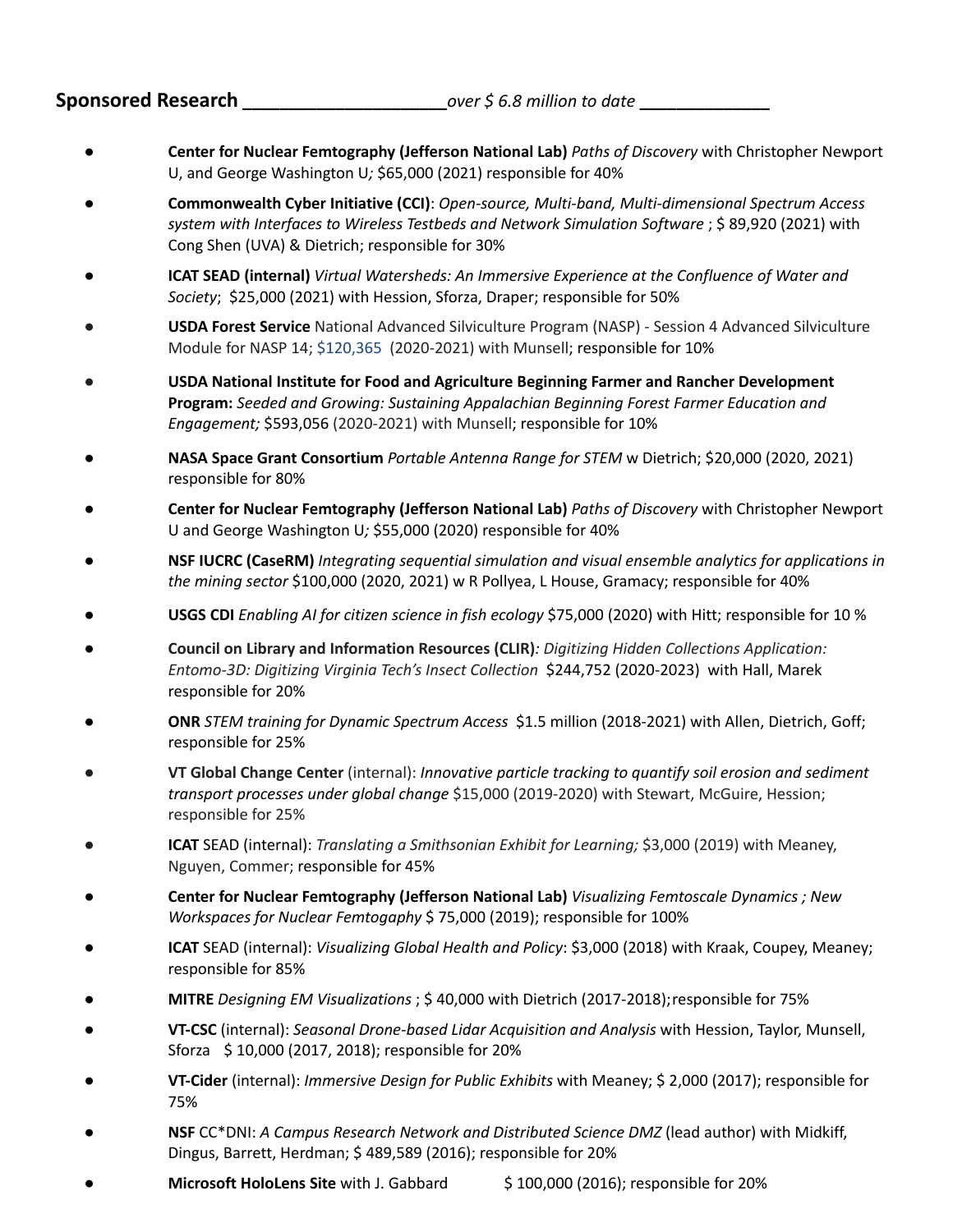- **General Dynamics**: *Computer-Human Interaction in The Analytic* co-PI with North, Lehman, House, Ramakrishnan \$ 500,000 (2016, 2017); responsible for 20%
- **ICAT** SEAD (internal): *Belle II Detector* with Pillonen, Webster \$ 25,000 (2016-2017)
- **ICAT** SEAD (internal): *Fusality for Field and Stream* PI with Sforza, Hession, Kim, Munsell \$ 25,000 (2015-2016); responsible for 33%
- **ISCE** (internal) *Visualizing Water Services for Decision Making* co-PI with Hall, Sforza, Wenzel, Burbey \$ 30,000 (2015); responsible for 20%
- **AFRL**: *APIs for Test &Evaluation to Accelerate Spectrum Sharing / Cognitive Radio Network* co-PI with Dietrich, Fowler \$53,833 (2015); responsible for 20%
- **Extension** Innovation Grant: *extension Geo-Citizens Design Forest Farms* co-PI with Munsell, Sforza \$ 97,185 (2015-2016); responsible for 33%
- **NSF** IUSE: *Wireless Testbeds for Authentic STEM Learning* with Carl Dietrich, Vuk Marojevic, Teayoung Yang, Mike Beuhrer; \$626,655; (2014); responsible for 20%
- **NSF** Computing Research Infrastructure (CRI II-New): *Living Lab for Asynchronous and Synchronous Investigation of Virtual and Real Environments* with Ben Knapp, Yong Cao, James Ivory, and Doug Bowman ; \$ 585,510; (2013); responsible for 25%
- **NSF** Research Experience for Teachers (RET) *New Dimensions in e-Learning* with Richard Goff*;* \$ 25,000; (2012); responsible for 50%
- **NSF** Fundamental Research: *Visual Interfaces for Engineering Innovation* (2011-present) PI w/ Sundar Krishnamurty, UMass Amherst; \$ 165,000; responsible for 50%
- **NSF** *IUCRC National Center for eDesign* Co-Director (2010-2012), with Janis Terpenny and Richard Goff \$ 563,000; responsible for 50%
- **NSF** *Virtual Environments to Enhance Structures Understanding of Architects* (2009-2012) co-PI with Medhi Setareh, Brett Jones ; \$ 500,000; responsible for 35%
- The **U.S. Department of Energy** Hub: *Energy Efficient Buildings* (2010-2013); John Burns, Jeff Borgaard, Terry Herdman; \$ 5,000,000; responsible for 5%
- **CISCO** *Tele e-Design* (2011); \$ 30,000; responsible for 100%
- **ICTAS** (internal) *A Visual Interface for Smart Vehicle Networks* (2008); \$ 65,000; responsible for 100%
- **Center for Community Security and Resilience** (2010-2011 w/ IBM Research) co-PI with Peter Sforza \$ 15,000; responsible for 30%
- **US ARMY TATRC**: *Medical X3D* (2007); \$ 120,000; responsible for 10%
- **Naval Postgraduate School**: *An X3D Loader for OpenSceneGraph* (2007) \$ 6,000; responsible for 100%

**Publications \_\_\_\_\_\_\_\_\_\_\_\_\_\_\_\_\_\_\_\_\_\_\_\_\_\_\_\_\_\_\_\_\_\_\_\_\_\_\_\_**

#### **Book Chapters**

5] Hamza-Lup, **Polys**, Malamos, John. "Medical 3D Graphics with X3D". In: *Recent Advances in 3D Imaging, Modeling, and Reconstruction*. IGI Publishing, 2020.

4] Malamos, Flotynski, Brutzman, Mouton, **Polys**, Hamza-Lup. "Recent Advances in Web3D Semantic Modeling". In: *Recent Advances in 3D Imaging, Modeling, and Reconstruction*. IGI Publishing, 2020.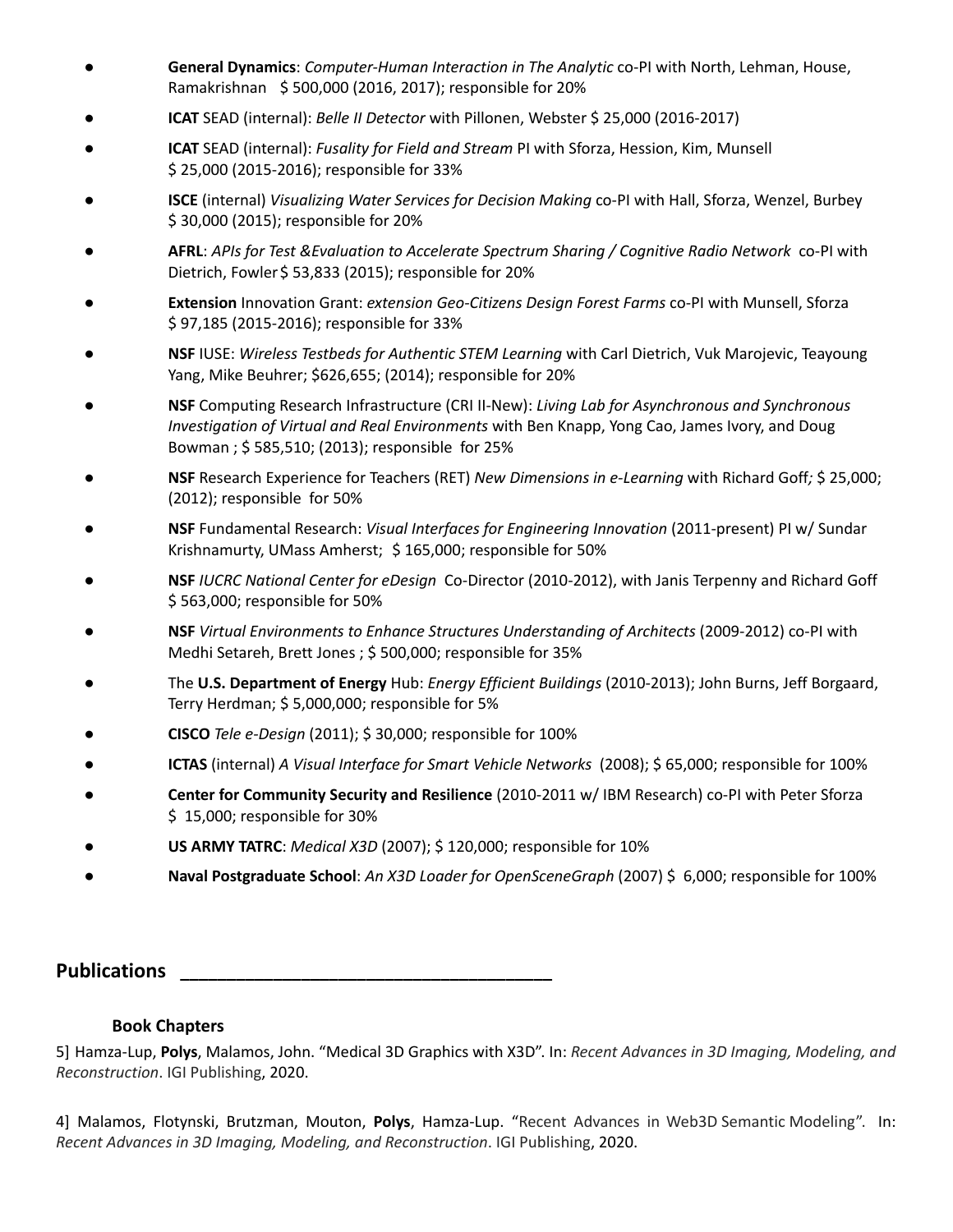3] **Polys, Nicholas F.**, Sforza, Peter, Munsell, John. "PlantShoe: Botanical Detectives". In: *The HCI of Technology on The Trail*, (eds) McCrickard et al*.* Springer. 2020.

2] **Polys, Nicholas F.** "Information Visualization in Virtual Environments: Tradeoffs and Guidelines". In: *Handbook of Virtual Environments, Second Edition* (eds.) Kelly Hale and Kay Stanney. CRC Press, 2014.

1] **Polys, Nicholas F. "**Publishing Paradigms with X3D". In: *Information Visualization with SVG and X3D*, (eds.) Chanomei Chen and Vladimir Geroimenko, Springer-Verlag, 2005.

#### **Peer-Reviewed Journals**

29] BJ Andonian, N Hardy, A Bendelac, **N Polys**, WE Kraus. (2021). "Making Cardiopulmonary Exercise Testing Interpretable for Clinicians". Current sports medicine reports, 2021. 20 (10), 545-552.

28] Andonian BJ, Hardy N, Bendelac A, **Polys N,** Kraus WE. (2021). "A Simplified And Intuitive Visualization For Cardiopulmonary Exercise Testing Data": 1340. Medicine & Science in Sports & Exercise. 2021 Aug 1;53(8S):441.

27] Wang M, Wenskovitch J, House L, **Polys N**, North C (2021). Bridging cognitive gaps between user and model in interactive dimension reduction. Visual Informatics. 2021 Jun 1;5(2):13-25.

26] Hasanzadeh, Sogand; **Polys, Nicholas**, et al (2020). "Presence, Mixed Reality, and Risk-Taking Behavior: A Study in Safety Interventions". Transactions on Visualization and Computer Graphics. IEEE VR Journal Edition 2020.

# *\* Best Paper Finalist: TVCG Journal track!!*

25] Dashan, **Polys**, Pollyea, Jayne (2019). "Making Sense of Scientific Simulation Ensembles with Semantic Interaction" Computer Graphics Forum. Eurographics.

25] Rincón-Gallardo Patiño, Rajamohan, Meaney, Coupey. Serrano, Hedrick, da Silva Gomes, **Polys**, Kraak. (2019). "Development of a Responsible Policy Index to Improve Statutory and Self-Regulatory Policies that Protect Children's Diet and Health in the America's Region". International Journal of Environmental Research and Public Health,17 (2), 495

24] Zhou, M.; Rajamohan, S.; Hedrick, V.; Rincón-Gallardo Patiño, S.; Abidi, F.; **Polys, N.;** Kraak, V. (2019) . "Mapping the Celebrity Endorsement of Branded Food and Beverage Products and Marketing Campaigns in the United States, 1990–2017". Int. J. Environ. Res. Public Health , *16*, 3743.

23] Richard Skarbez, **Nicholas F. Polys**, J. Todd Ogle, Chris North, Doug A. Bowman*.* (2019) "Immersive Analytics: Theory and Research Agenda". Frontiers in Robotics and AI, 6, 82.

22] Dowling, M., Wycoff, N., Mayer, B., Wenskovitch, J., House, L., **Polys, N.**, North, C. and Hauck, P. (2019). "Interactive Visual Analytics for Sensemaking with Big Text". Big Data Research, 16, pp.49-58.

21] Tabor, K.M., Marquart, G.D., Hurt, C., Smith, T.S., Geoca, A.K., Bhandiwad, A.A., Subedi, A., Sinclair, J.L., Rose, H.M., **Polys, N.F**. and Burgess, H.A. (2019). "Brain-wide cellular resolution imaging of Cre transgenic zebrafish lines for functional circuit-mapping". eLife, *8*, p.e42687.

20] Narayanan, S., **Polys, N.** and Bukvic, I.I. (2018). "Cinemacraft: exploring fidelity cues in collaborative virtual world interactions". Virtual Reality, pp.1-21.

19] **Polys, N. F**. (2017). "Of Standards and Herrings: Tales of Technology and Tumult". MMTC Communications – Frontiers. Vol. 12, No. 1. IEEE.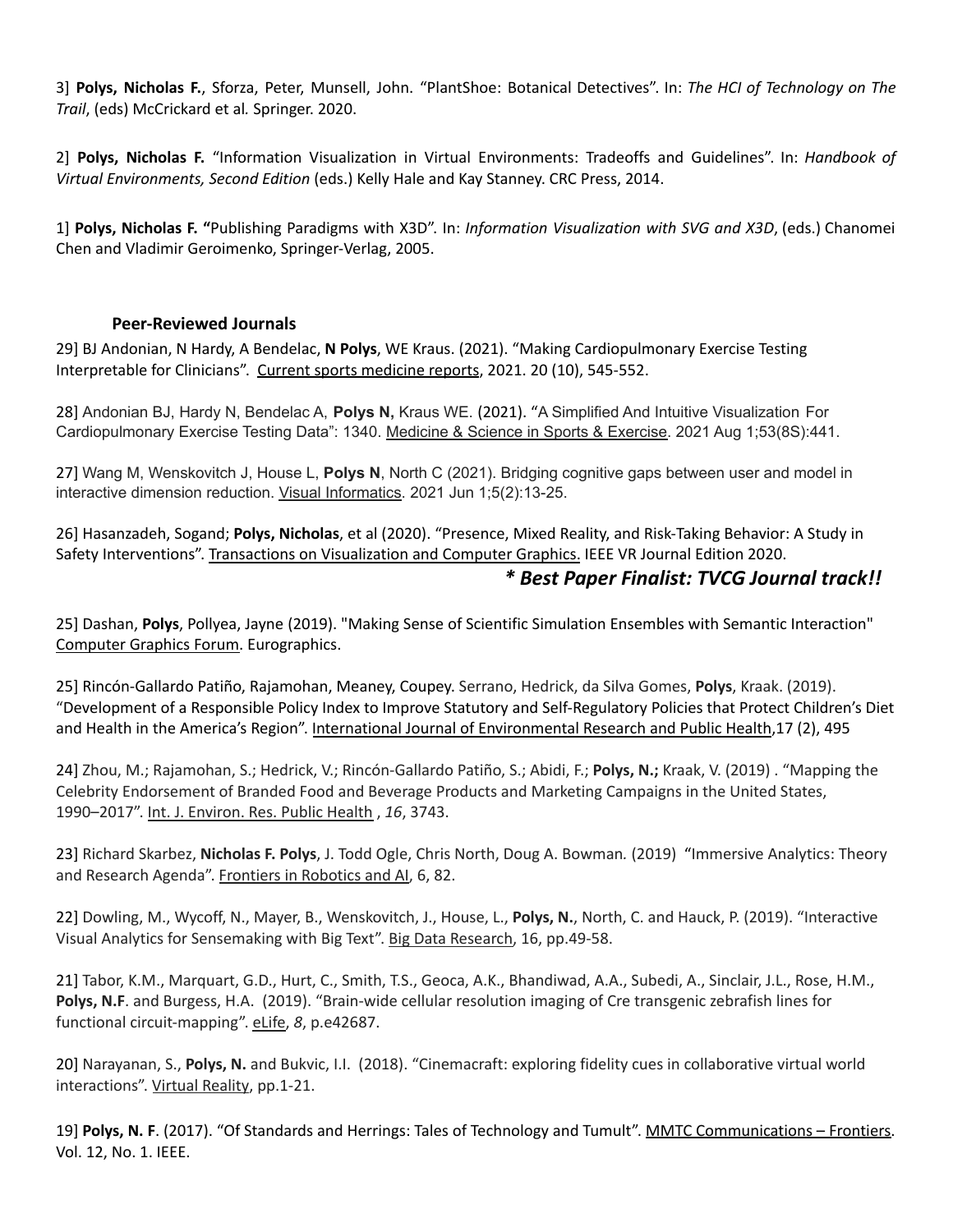18] Mike Meyer, **Nick Polys**, Humza Yaqoob, Linda Hinnov, Shuhai Xiao (2017). "Beyond the stony veil: Reconstructing the Earth's earliest large animal traces via computed tomography X-ray imaging". Precambrian Research, Volume 298, Pages 341-350, ISSN 0301-9268, https://doi.org/10.1016/j.precamres.2017.05.010.

17] Marquart, G. D., Tabor, K. M., Horstick, E. J., Brown, M., Geoca, A. K., **Polys, N. F.**, & Burgess, H. A. (2017). "High precision registration between zebrafish brain atlases using symmetric diffeomorphic normalization". GigaScience 6 (8).

16] Setareh, M., Jones, B., Ma L., Bacim, F., **Polys, N.** (2015). "Application and Evaluation of Double-Layer Grid Spatial Structures for the Engineering Education of Architects**".** Journal of Architectural Engineering 21 (3).

15] **Polys, N.**, Setareh, M., Bacim, F., Jones, B. (2015). "SAFAS: Unifying Form and Structure with Interactive 3D Simulation". Engineering Design Graphics Journal, 79 (2); ASEE.

14] Xiao, S., A. Muscente, L. Chen, C. Zhou, J. D. Schiffbauer, A. D. Wood, **N. F. Polys** and X. Yuan (2014). "The Weng'an biota and the Ediacaran radiation of multicellular eukaryotes." National Science Review 1 (4): 498-520.

13] Jones, B. D., M. Setareh, **N. F. Polys** and F. Bacim (2014). "Application of an Online Interactive Simulation Tool to Teach Engineering Concepts Using 3D Spatial Structures." International Journal of Web-Based Learning and Teaching Technologies (IJWLTT) **9**(3).

12] Michael Bruce Meyer, David Elliott, Andrew D Wood, **Nicholas F Polys**, Matthew Colbert, Jessica A Maisano, Patricia Vickers-Rich, Michael Hall, Karl H Hoffman, Gabi Schneider, Shuhai Xiao. (2014). "Three-dimensional microCT analysis of the Ediacara fossil Pteridinium simplex sheds new light on its ecology and phylogeneticaffinity." Journal of Precambrian Research, 249: 79-87*.*

11] Setareh, M., Bacim, F., Jones, B.D., **Polys**, **N. F.,** Geng, T., Orsa, B. (2012). "Integrating Web-based Visualization with Structural System Understanding to Improve the Technical Education of Architects." Journal of Online Engineering Education 3(2).

10] Hossain, S., Akbar, M., and **Polys, N**. (2012). "Narratives in the Network: Interactive Methods for Mining Cell Signaling Networks." Journal of Computational Biology **19**(9): 1043-1059.

9] **Polys, N**. and A. Wood (2012). "New Platforms for Health Hypermedia." Issues in Information Systems **13**(1): 40-50.

8] **Polys, Nicholas F.**, Bowman, D.A., and North, C., (2011). "The Role of Depth and Gestalt Cues in Information-Rich Virtual Environments." International Journal of Human-Computer Studies, Volume 69, pp. 30-51, Elsevier.

7] **Polys, N. F.** (2011). "Recall the Lost Frontiers of Virtual Worlds". Communications of the ACM, 54(5).

6] **Polys, Nicholas** and Brutzman, Don and Steed, Anthony and Behr, Johannes. (2008). "Future Standards for Immersive VR: Report on the IEEE VR 2007 Workshop*".* IEEE Computers Graphics & Applications Vol. 28, Number 2, IEEE Computer Society, 2008.

5] D.A. Thorley-Lawson, V. H., K. Luzuriaga, A.S. Jarrah, R. Laubenbacher, K. Lee, **N.F. Polys**, E. Delgado-Eckert, M. Shapiro, K.A. Duca (2007). "A Virtual Look at Epstein-Barr Virus Infection: Biological Interpretations." PLOS Pathogens **3**(10): e137.

4] Shapiro, M., K. A. Duca, K. Lee, E. Delgado-Eckert, A.S. Jarrah, R. Laubenbacher, **N.F. Polys**, V. Hadinoto, D. Thorley-Lawson, (2008). "A Virtual Look at Epstein-Barr Virus Infection: Simulation Mechanism." Journal of Theoretical Biology **252**(4): 633-648.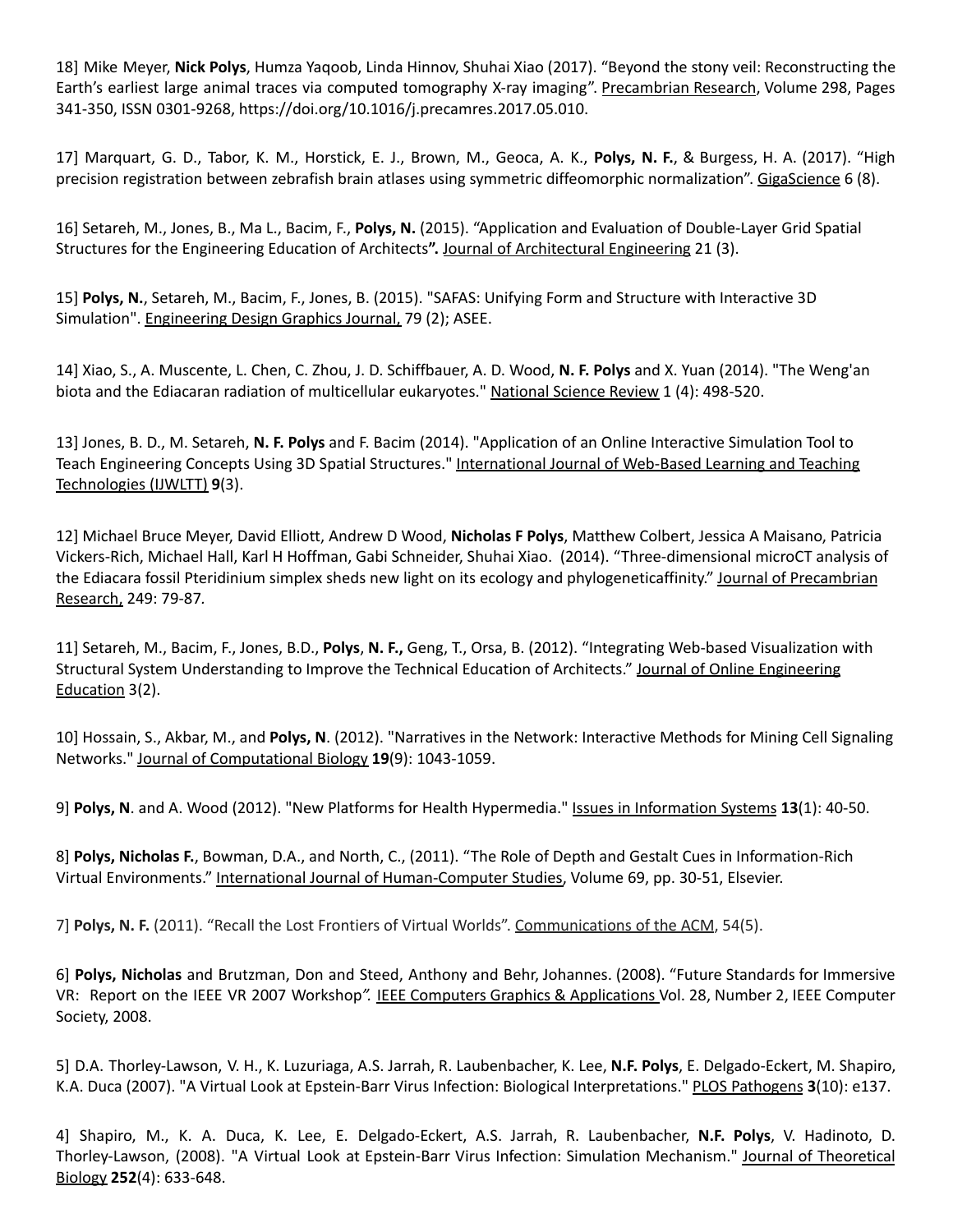3] Bowman, D., Chen, J., Wingrave, C., Lucas, J., Ray, A., **Polys, N.**, Li, Q., Haciahmetoglu, Y., Kim, J., Kim, S., Boehringer, R., and Ni, T. (2006). "New Directions in 3D User Interfaces". International Journal of Virtual Reality *5*, 3-14.

2] **Polys, N. F**., Kim, S., and Bowman, D. A. (2007). "Effects of Information Layout, Screen Size, and Field of View on User Performance in Information-Rich Virtual Environments." Computer Animation and Virtual Worlds **18**(1): 19-38.

1] **Polys, Nicholas F.** and Bowman, Doug A. (2004). "Desktop Information-Rich Virtual Environments: Challenges and Techniques." Virtual Reality 8(1): 41-54.

#### **Peer-Reviewed Conference Proceedings**

60] **Polys**, Munsell, Meaney, Addlestone. *(To Appear). "*X3D Field Trips for Remote Learning". In The 26th International Conference on 3D Web Technology (Web3D '21). ACM, New York, NY, USA.

59] Kinnaman, Saverot,Chen, Long, **Polys**, Nesbit, Stocker, Xiao, Hall. *(To Appear). "3D PRESERVATION MODELS AND MODALITIES: ADVANCING RESEARCH REPRODUCIBILITY AND CAPACITY AT VIRGINIA TECH".* In iPRES 2021 Proceedings.

58] Dietrich, C.B., **Polys, N.F.**, Reid, K., Sheridan, J.A.G., Emenonye, D.R., Gomez, X., Tolley, J., Makin, C. and Gaeddert, J., 2021, July. Work in Progress: Interactive Introductory Online Modules on Wireless Communications and Radio-frequency Spectrum Sharing. In *2021 ASEE Virtual Annual Conference Content Access*.

57] Dietrich CB, **Polys NF,** Hearn CW, Reid K, Sheridan JA. WIP: Collaborative Undergraduate Research Project to Develop a Remotely-Accessible, Open-Source, Portable, Software-Defined Radio-Based Antenna Range for Research, Education, and Outreach. In2021 ASEE Virtual Annual Conference Content Access 2021 Jul 26.

56] Mai Dahshan, Leanna House, and **Nicholas Polys**. (2020). "High-dimensional spatial simulation ensemble analysis". In Proceedings of the 9th ACM SIGSPATIAL International Workshop on Analytics for Big Geospatial Data (BIGSPATIAL '20). Association for Computing Machinery, New York, NY, USA, 1–4.

55] **Polys**, Heddle, Girod, Elhoudhiri, Burkert (2020). "Nuclear Femtography on the Web with X3D". In The 25th International Conference on 3D Web Technology (Web3D '20). ACM, New York, NY, USA.

54] Jooyoung Whang & **Nicholas Polys** (2020). "DeepCinema: Adding Depth with X3D Image-Based Rendering". In The 25th International Conference on 3D Web Technology (Web3D '20). ACM, New York, NY, USA.

53] Yanshen Sun & **Nicholas Polys** (2020). "The Scalability of X3D4 PointProperties: Benchmarks on WWW Performance". In The 25th International Conference on 3D Web Technology (Web3D '20). ACM, New York, NY, USA.

# *\*Voted BEST PAPER!*

52] Malamos, Flotynski, Sykos, Brutzman, Hamza-Lup, **Polys**. (2019). "The Semantic Web3D: towards comprehensive representation of 3D content on the semantic web". In Proceedings of the International Conference on 3D Immersion (IC3D and Stereopsia) (Brussels) IEEE.

51] Valerio Mascolino, Alireza Haghighat, **Nicholas Polys**, Nathan J. Roskoff, and Srijith Rajamohan. (2019). "A Collaborative Virtual Reality System (VRS) with X3D Visualization for RAPID". In The 24th International Conference on 3D Web Technology (Web3D '19). ACM, New York, NY, USA, 1-8. DOI: <https://doi.org/10.1145/3329714.3338135>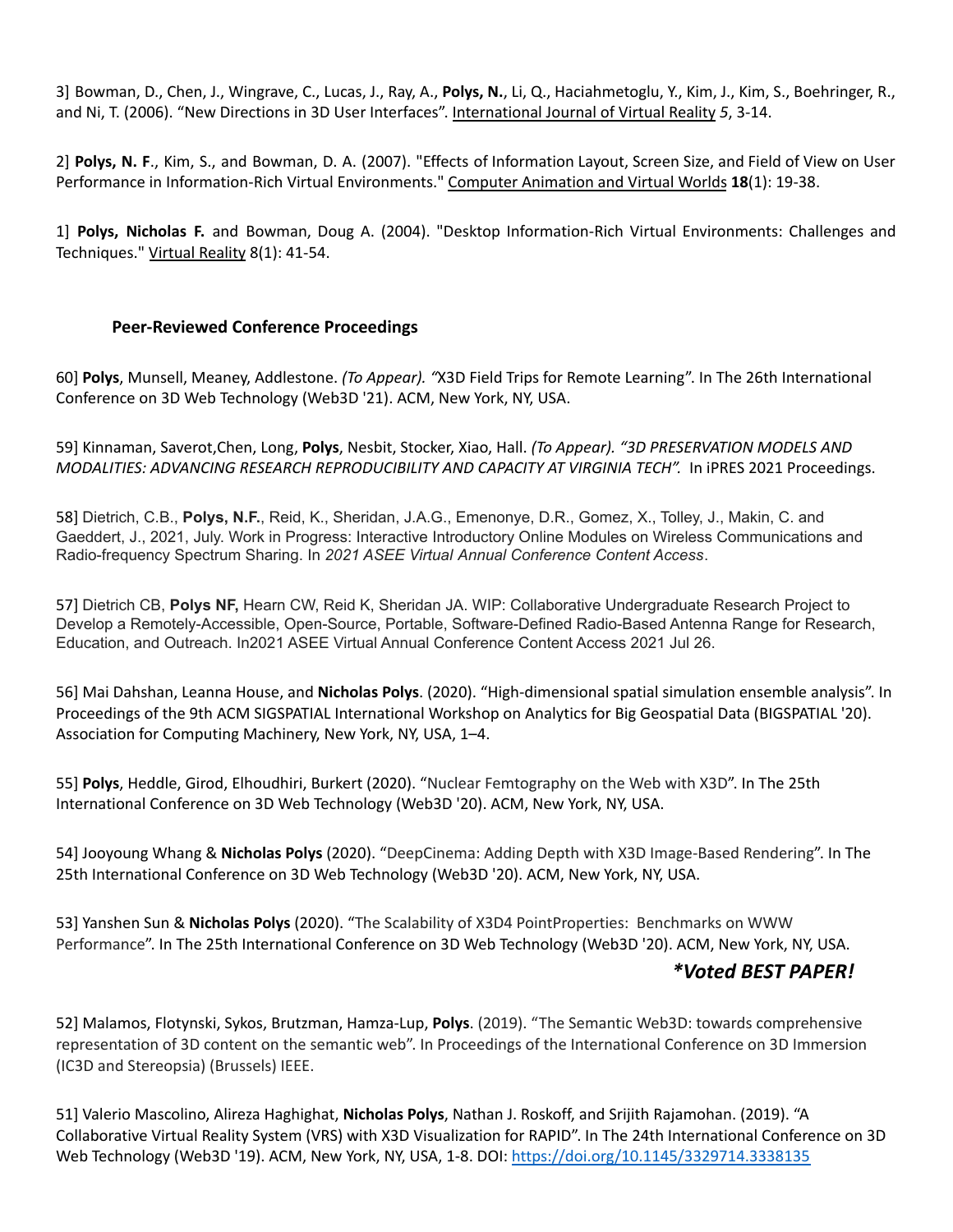50] Dietrich, C., Goff, R., Dessources, D., Gomez, X., Garcia-Sheridan, J., **Polys, N.**, Buehrer, R.M., Kim, S., Marojevic, V. and Hearn, C., (2018, October). "Remote laboratory exercises and tutorials for spectrum-agile radio frequency systems". In *2018 IEEE Frontiers in Education Conference (FIE)* (pp. 1-2). IEEE.

49] **Nicholas Polys**, Cecile Newcomb, Todd Schenk, Thomas Skuzinski, and Donna Dunay. (2018). "The value of 3D models and immersive technology in planning urban density". In Proceedings of the 23rd International ACM Conference on 3D Web Technology (Web3D '18). ACM, New York, NY, USA, Article 13, 4 pages. DOI: https://doi.org/10.1145/3208806.3208824

48] Garcia-Sheridan, Joshua, Marojevic, Vuk, Goff, Richard, **Polys, Nicholas**, & Dietrich, Carl B. (2018). "Lessons Learned from a Radio Spectrum Coexistence Competition: A Road Map to Engagement in Informal Education of Wireless Communication". *ASEE Annual Conference Proceedings*. Retrieved from <http://par.nsf.gov/biblio/10057256>

47] Dowling, M., Wenskovitch, J., Hauck, P., Binford, A., Polys, N. and North, C., (2018). A Bidirectional Pipeline for Semantic Interaction. In *Proceedings of the Workshop on Machine Learning from User Interaction for Visualization and Analytics (IEEE VIS 2018)* (Vol. 11).

46] Faiz Abidi, **Nicholas Polys,** Srijith Rajamohan, Lance Arsenault, and Ayat Mohammed. (2018). "Remote high performance visualization of big data for immersive science". In Proceedings of the High Performance Computing Symposium (HPC '18). Society for Computer Simulation International, San Diego, CA, USA, Article 5, 12 pages.

45] **Nicholas Polys**, Jessica Hotter, Laura Purcell, Madison Lanier, Jordan Wolf, Cully Hession, Peter Sforza and James Ivory (2017). *"*Finding Frogs: Using Game-Based Learning to Increase Environmental Awareness". In *Proceedings of the 22nd International Conference on 3D Web Technology* (Web3D '17). ACM, New York, NY, USA.

44] Haitao Wang, Xiaoyu Chen, **Nicholas Polys** and Peter Sforza (2017). *"*A Web3D Forest Geo-Visualization and User Interface Evaluation". In *Proceedings of the 22nd International Conference on 3D Web Technology* (Web3D '17). ACM, New York, NY, USA.

43] Ander Arbelaiz, Aitor Moreno, Luis Kabongo, **Nicholas Polys** and Alejandro GarcÌa-Alonso (2017). *"*Community-driven Extensions to the X3D Volume Rendering Component". In *Proceedings of the 22nd International Conference on 3D Web Technology* (Web3D '17). ACM, New York, NY, USA.

42] Ayat Mohammed, **Nicholas Polys**, Vuk Marojevic, Richard Goff and Carl Dietrich (2017). *"*Evaluating Multi-View Representations of a Web3D Streaming Server". In *Proceedings of the 22nd International Conference on 3D Web Technology* (Web3D '17). ACM, New York, NY, USA.

41] Jagathshree Iyer, **Nicholas Polys** and Lance Arsenault (2017). *"*Text Density and Display Bandwidth: Evaluating Scalability by Model and Experiment". In *Proceedings of the 22nd International Conference on 3D Web Technology* (Web3D '17). ACM, New York, NY, USA.

40] Jessie Mann, **Nicholas Polys**, Rachel Diana, Manasa Ananth, Brad Herald, Sweetuben Platel. "Virginia tech's study hall: A virtual method of loci mnemotechnic study using a neurologically-based, mechanism-driven, approach to immersive learning research", 2017 IEEE Virtual Reality (VR). 383-384, 2017.

39] **Polys, N.**, Mohammed, A., Iyer, J., Radics, P., Abidi, F., Arsenault, L., & Rajamohan, S. (2016, March). "Immersive analytics: Crossing the gulfs with high-performance visualization". In IEEE VR *2016 Workshop on Immersive Analytics (IA)* (pp. 13-18). IEEE.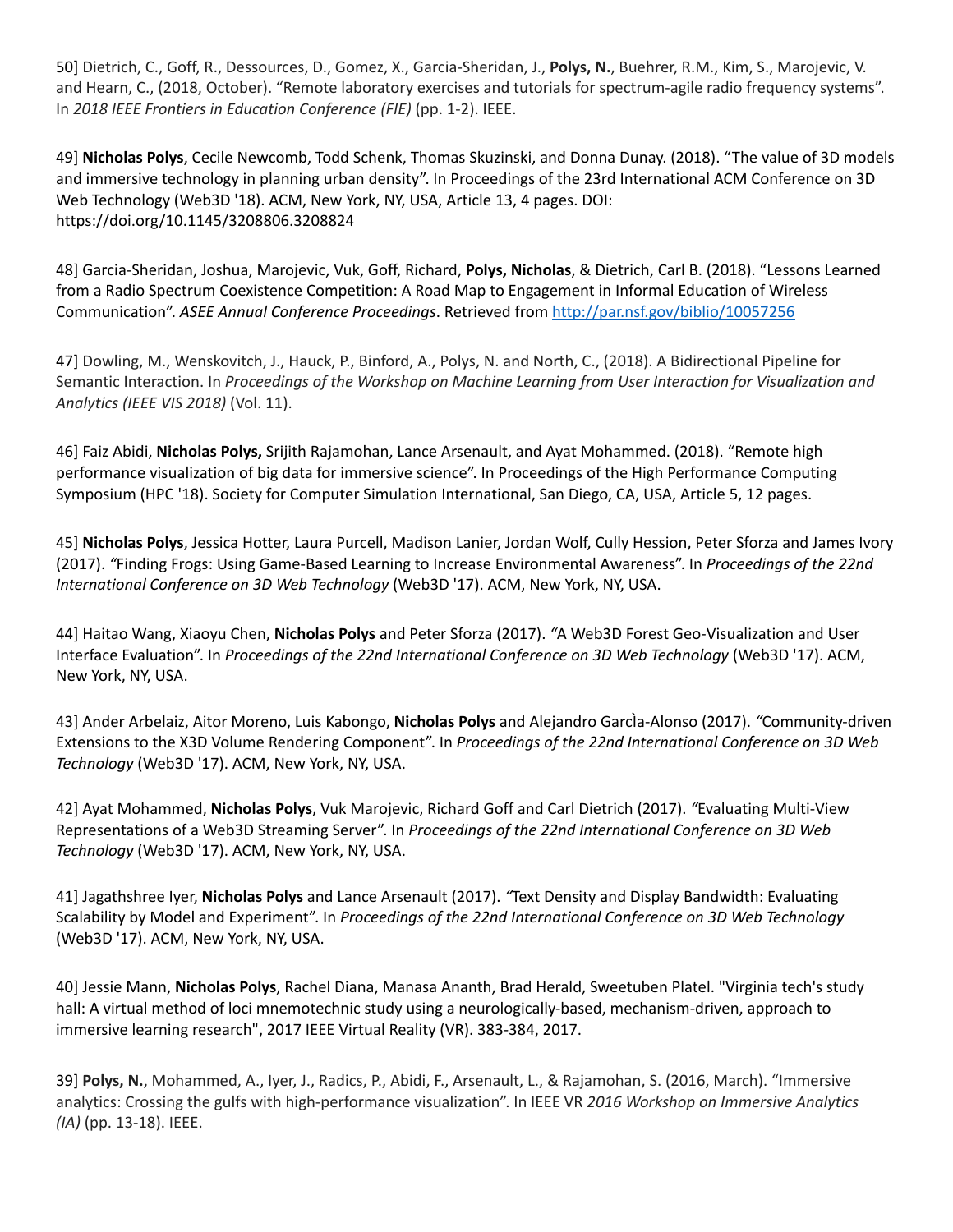38] **Polys**, Sforza, Hession, Munsell (2016) "Extensible Experiences: Fusality for Stream and Field". In *Proceedings of the 21th International Conference on 3D Web Technology* (Web3D '16). ACM, New York, NY, USA.

37] **Polys, N.** and Gurjarpadhye, A. (2016). "Tradeoffs in Multi-Channel Microscopy Volume Visualization: An Initial Evaluation". In *Proceedings of the 21th International Conference on 3D Web Technology* (Web3D '16). ACM, New York, NY, USA.

36] **Polys**, Sforza, & Singh (2016). "A Novel level-Of-Detail Technique for Virtual City Environments". In *Proceedings of the 21th International Conference on 3D Web Technology* (Web3D '16). ACM, New York, NY, USA.

35] Brown, **Polys,** Bevan, and Mohammed (2016). "Insights into Alzheimer's Disease: Molecular Dynamics (MD) Simulations of Peptide-Membrane Interactions". In: *Proceedings of the 5th Annual Extreme Science Engineering Discovery Environment* (XSEDE'16),

34] Ayat Mohammed, Faiz Abidi, Srijith Rajamohan, **Nicholas Polys,** (2016). "High Performance Visualization Pipeline for LiDAR Point Cloud Data". In: *Proceedings of the 5th Annual Extreme Science Engineering Discovery Environment* (XSEDE'16),(p. 59). ACM.

33] Ji-Sun Kim, **Nicholas Polys**, and Peter Sforza. (2015). "Preparing and evaluating geospatial data models using X3D encodings for web 3D geovisualization services". In *Proceedings of the 20th International Conference on 3D Web Technology* (Web3D '15). ACM, New York, NY, USA, 55-63. DOI=http://dx.doi.org/10.1145/2775292.2775304

32] **Nicholas F. Polys**, Benjamin Knapp, Matthew Bock, Christina Lidwin, Dane Webster, Nathan Waggoner, and Ivica Bukvic. (2015). "Fusality: an open framework for cross-platform mirror world installations". In *Proceedings of the 20th International Conference on 3D Web Technology* (Web3D '15). ACM, New York, NY, USA, 171-179. DOI=http://dx.doi.org/10.1145/2775292.2775317

31] Marojevic, V., & Goff, R. M., & Dietrich, C. B., & Yang, T., & Hearn, C. W., & Polys, N. F., & Buehrer, R. M. (2015, June), "Wireless Communication Testbed and Tools for Authentic STEM Learning" Paper presented at 2015 *ASEE Annual Conference and Exposition*, Seattle, Washington. 10.18260/p.25079

30] Peter J. Radics, **Nicholas F. Polys**, Shawn P. Neuman, and William H. Lund. (2015). "OSNAP! Introducing the open semantic network analysis platform", *Proc. SPIE 9397, Visualization and Data Analysis* 2015, 939707 (February 8, 2015); doi:10.1117/12.2077834;

29] Nikita Sharakhov, Vuk Marojevic, Ferdinando Romano, **Nicholas Polys**, and Carl Dietrich. (2014). "Visualizing real-time radio spectrum access with CORNET3D". In *Proceedings of the Nineteenth International ACM Conference on 3D Web Technologies* (Web3D '14). ACM, New York, NY, USA, 109-116.

28] Apostolellis, P., Bortz, B., Peng, M., **Polys, N.**, Hoegh, A. (2014). "Exploring the Integrality and Separability of the Leap Motion Controller for Direct Manipulation 3D Interaction". *IEEE Symposium on 3D User Interfaces (3DUI*) 2014, *153-154*.

27] Zeitz, K., Zeitz R., Tao, C., **Polys, N.** (2014). "A Comparative Study of Metaphors for Investigating Augmented Reality Artifacts". *IEEE Symposium on 3D User Interfaces (3DUI*), *179-180*.

26] Nikita Sharakhov, Nicholas Polys, and Peter Sforza. (2013). GeoSpy: a Web3D platform for geospatial visualization. In *Proceedings of the 1st ACM SIGSPATIAL International Workshop on MapInteraction* (MapInteract '13). ACM, New York, NY, USA, 30-35.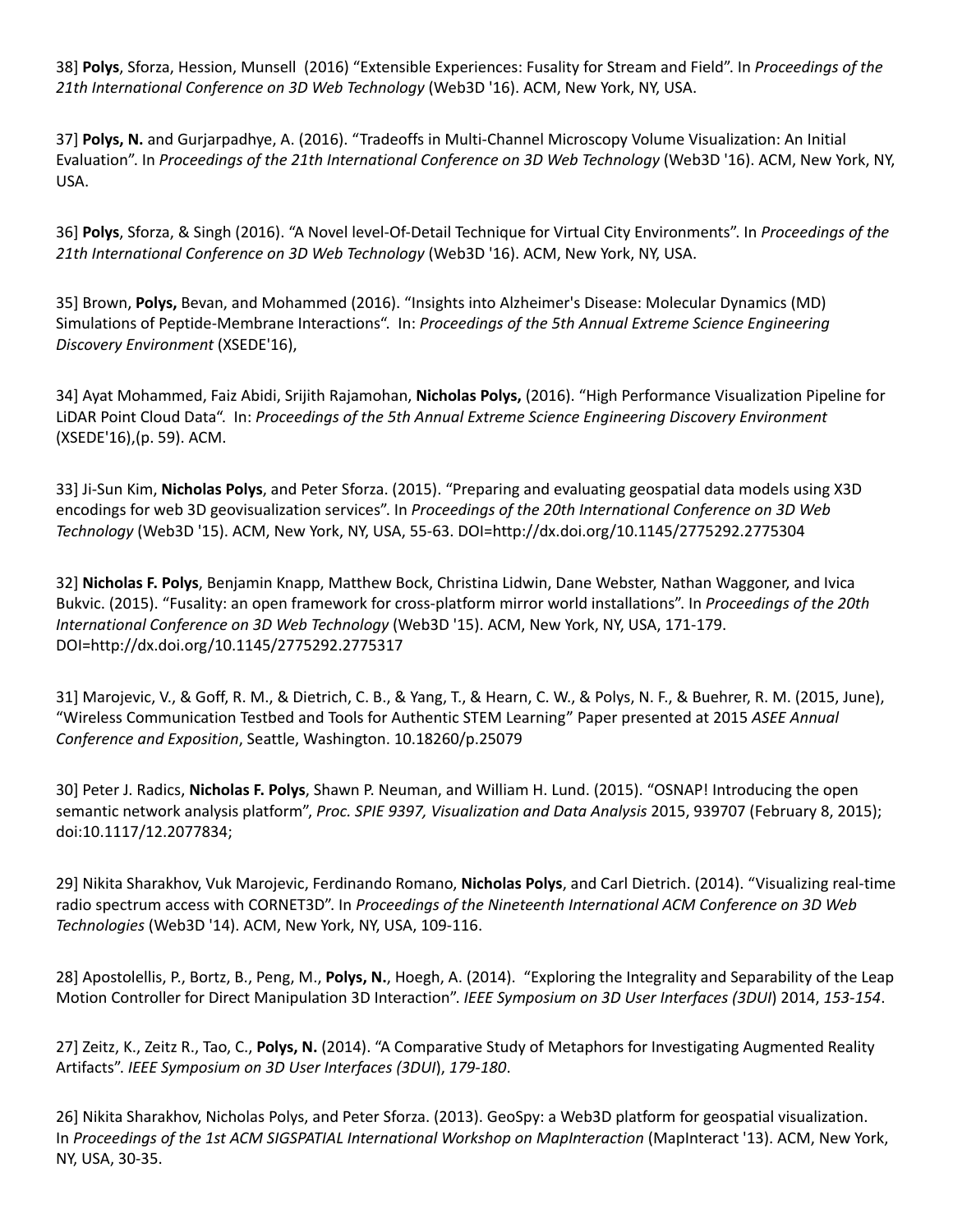25] Hyungil Kim, Xuefang Wu, Joseph L. Gabbard, and **Nicholas F. Polys**. (2013). "Exploring head-up augmented reality interfaces for crash warning systems." In *Proceedings of the 5th International Conference on Automotive User Interfaces and Interactive Vehicular Applications*, pp. 224-227. ACM.

24] **Nicholas F. Polys**, Felipe Bacim, Mehdi Setareh, and Brett Jones. (2013). "Building novel Web3D user interfaces: a case study from architecture and structural engineering". In *Proceedings of the 18th International Conference on 3D Web Technology* (Web3D '13). ACM, San Sebastian ES, 135-138.

23] F. Bacim, E. Ragan, S. Serbo, M. Setareh, B. D. Jones, **N. Polys**. (2013). "The Effects of Display Fidelity, Visual Complexity, and Task Scope on Spatial Understanding of 3D Graphs*." Proceedings of Graphics Interface*, Regina, 2013. ISBN: 9781482216806.

22] Nikita Sharakhov, **Nicholas Polys**, and Peter Sforza. (2013). "SpeedSpy: a mobile Web3D platform for visualizing broadband data". In *Proceedings of the 18th International Conference on 3D Web Technology* (Web3D '13). ACM, New York, NY, USA, pg. 208.

21] **Polys, N**. (2012). "Publishing the Greatest Common Denominator." CEUR-WS **869** *Proceedings of the 1st International Workshop on Declarative 3D for the Web Architecture* (Dec3D @ WWW 2012).

20] Tilden, D., A. Singh, **N. F. Polys**, and P. Sforza. (2011). "Multimedia mashups for mirror worlds", *Web3D '11 Proceedings of the 16th International Conference on 3D Web Technology*, Paris, ACM.

19] Ullrich, S., T. Kuhlen, **N. F. Polys**, D. Evestedt, M. Aratow, and N. W. John, (2011). "Quantizing the Void: Extending Web3D for Space-Filling Haptic Meshes", *Medicine Meets Virtual Reality (MMVR)*, vol. 163, Newport Beach CA, USA, IOS Press, pp. 670-676.

18] Bacim, F., **Polys, N.**, Chen, J., Setareh, M., Li, J., and Ma, L. (2010). "Cognitive scaffolding in Web3D learning systems: a case study for form and structure". In *Proceedings of the 15th international Conference on Web 3D Technology* (Los Angeles, California, July 24 - 25, 2010). Web3D '10. ACM.

17] Henry, James A.G. and **Polys, Nicholas**. (2010). "The Effects of Immersion and Navigation on the Acquisition of Spatial Knowledge of Abstract Data Networks". *Proceedings of the International Conference on Computational Science*. Proceedia Computer Science, Volume 1, Issue 1, pp. *1737-1746*, Elsevier.

16] Hossain, S., Akbar, M., **Polys, N.** (2009) "Storytelling and Clustering for Cellular Signaling Pathways". *Proceedings of International Conference on Information and Knowledge Engineering (IKE),* Las Vegas, NV*.* 2 Volumes. CSREA Press 2009, ISBN 1-60132-116-3

15] **Polys, Nicholas F**., Visamsetty, S., Battarechee, P. Tilevich, E. (2009). "The Value of Patterns in Deep Media Scenegraphs". SEARIS Workshop, *IEEE Virtual Reality 2009*, Shaker-Verlag. ISBN 978-3-8322-8393-3

14] **Polys, Nicholas F**., Visamsetty, S., Battarechee, P., Tilevich, E. (2009). "Design Patterns in Componentized Scenegraphs". SEARIS Workshop, *IEEE Virtual Reality 2009*, Shaker-Verlag. ISBN 978-3-8322-8393-3

13] Shyam Visamsetty, Puranjoy Bhattacharjee, and **Nicholas Polys**. (2008). "Design patterns in X3D toolkits". In *Proceedings of the 13th international symposium on 3D web technology* (Web3D '08). ACM, New York, NY, USA, 101-104.

12] N.W. John, M. Aratow, J. Couch, D. Evestedt, A.D. Hudson, **N. Polys**, R.F. Puk, A. Ray, K. Victor, Q. Wang. (2008). "MedX3D: Standards Enabled Desktop Medical 3D." *Medicine Meets VR (MMVR)*.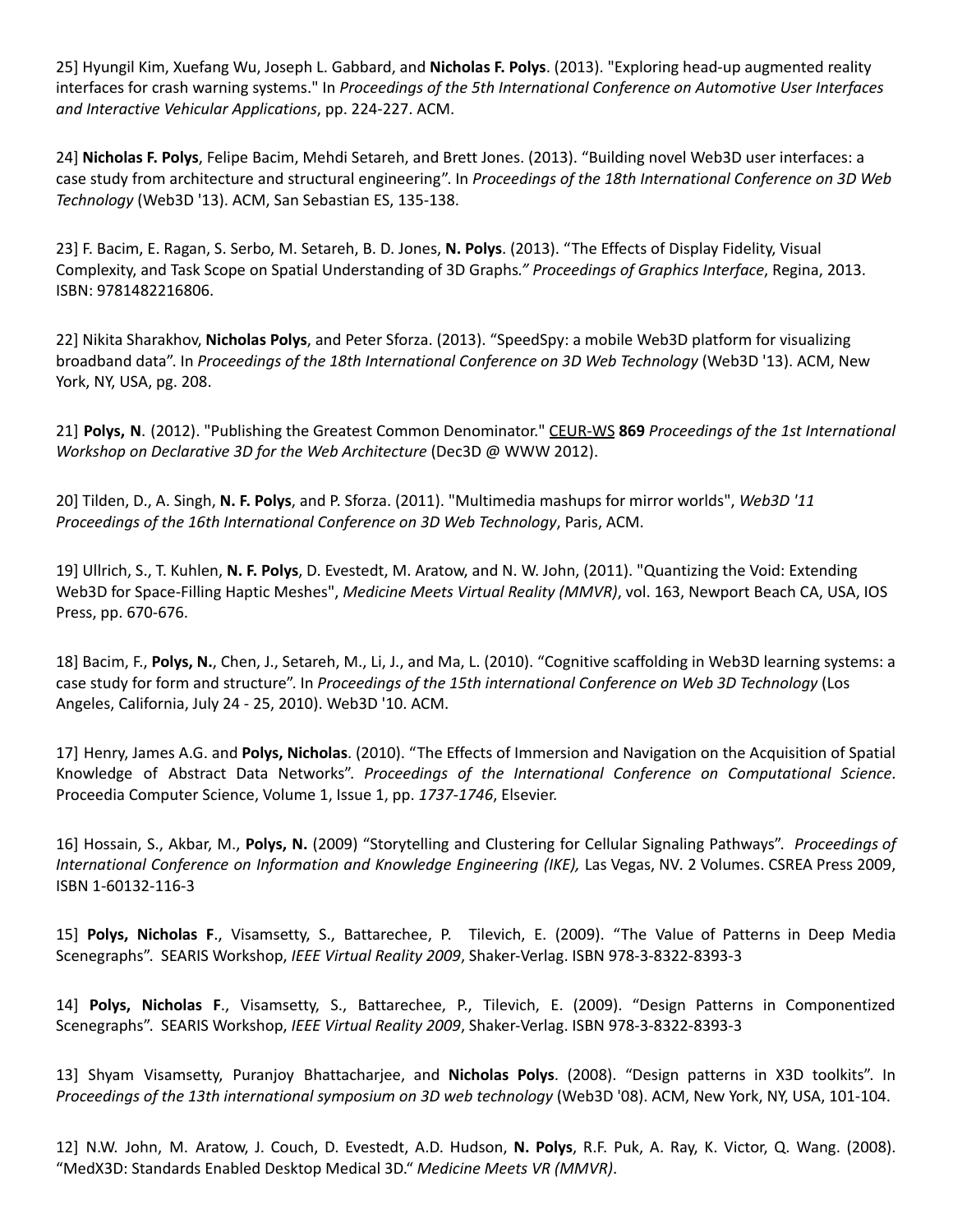11] **Polys, Nicholas F**., Shapiro, Michael, Duca, Karen. (2007). "IRVE-Serve: A Visualization Framework for Spatially-Registered TimeSeries Data". *The Web3D 2007 Symposium*, ACM SIGGRAPH.

10] **Polys, Nicholas F**., & Ray, Andrew, (2006). "Supporting Mixed-Reality Interfaces through X3D Specification". Workshop on Mixed-Reality Interface Specification, *Proceedings of IEEE Virtual Reality*, IEEE Press.

9] Murthy, U., Burbey, I., Kwon, G., **Polys, N**., Vincent, P., and Pérez-Quiñones, M. (2006). "Re-finding from a Human Information Processing Perspective". *SIGIR Workshop on Personal Information Management*, Seattle. http://pim.ischool.washington.edu/pim06

8] **Polys, Nicholas F.**, Kim, S., Bowman, D.A. (2005). "Effects of Information Layout, Screen Size, and Field of View on User Performance in Information-Rich Virtual Environments." *Proceedings of ACM Virtual Reality Software and Technology 2005*. Monterey, CA: ACM SIGGRAPH.

7] McCrickard, S., Wahid, S., Lee, J., **Polys, N.** (2005). "Use and Reuse in Information and Interaction Design." *Proceedings of HCI-International 2005,* Las Vegas, Nevada. LEA Associates.

6] **Polys, Nicholas F.**, Bowman, Doug A., North, Chris. (2004). "Information-Rich Virtual Environments: Challenges and Outlook". *Proceedings of NASA Virtual Iron Bird Workshop* (Day 2, paper, ppt & video), NASA Ames. <http://ic.arc.nasa.gov/vib/>

5] **Polys, Nicholas F.**, Bowman, D., North, C., Laubenbacher, R., Duca, K. (2004). "PathSim Visualizer: An Information-Rich Virtual Environment for Systems Biology". *Proceedings of the Web3D 2004 Symposium*, ACM SIGGRAPH.

4] **Polys, Nicholas F.**, North, C., Bowman, D., Ray, A., Moldenhauer, M., Dandekar, C. (2004). Snap2Diverse: Coordinating Information Visualizations and Virtual Environments". *Proceedings of Visualization and Data Analysis*, International Society for Optical Engineering (SPIE).

3] Bowman, D., North, C., Chen, J., **Polys, N.**, Pyla, P., and Yilmaz, U. (2003). "Information-Rich Virtual Environments: Theory, Tools, and Research Agenda". In *Proceedings of ACM Virtual Reality Software and Technology*. 2003. Osaka, Japan: ACM SIGGRAPH.

2] **Polys, Nicholas F.** (2003). "Stylesheet Transformations for Interactive Visualization: Towards a Web3D Chemistry Curricula". *Proceedings of the Web3D 2003 Symposium*, ACM SIGGRAPH.

1] Brutzman, Don, Kass, Michael, **Polys, Nicholas F.** (2001). "X3D Content Examples, Editing, Conformance Suite and Software Development Kit". Sketches and Applications*, ACM SIGGRAPH.*

#### **Posters**

5] Dashan, Mai & Polys, **Nicholas F**. (2018) Making Sense of Scientific Simulation Ensembles. *SuperComputing 2018*

4] Rincón-Gallardo Patiño S, Kraak V, Rajamohan S, **Polys N**, Ramesh A, Meaney K, Coupey E. "Development of a Responsible Food and Beverage Marketing Index for National Governments to Implement and Evaluate Policies to Restrict the Marketing of Unhealthy Food and Beverage Products to Children". *International Society for Behavioral Nutrition and Physical Activity* (ISBNPA). Hong Kong, China, 3-6 June 2018. [Abstract](https://www.isbnpa.org/files/articles/2018/05/31/102/attachments/5b0fe90165613.pdf) 013949.

3] Peter Radics, Peter Sforza, Brian Farrell, Joseph Newman, **Nicholas Polys**, Azam Mosaavi, Bethany Sutherland, Haitao Wang, Laura Roghair, Matthew Pierson and Matthew Bock (2015) "Vineyard Site Assessment and Simulation of Grape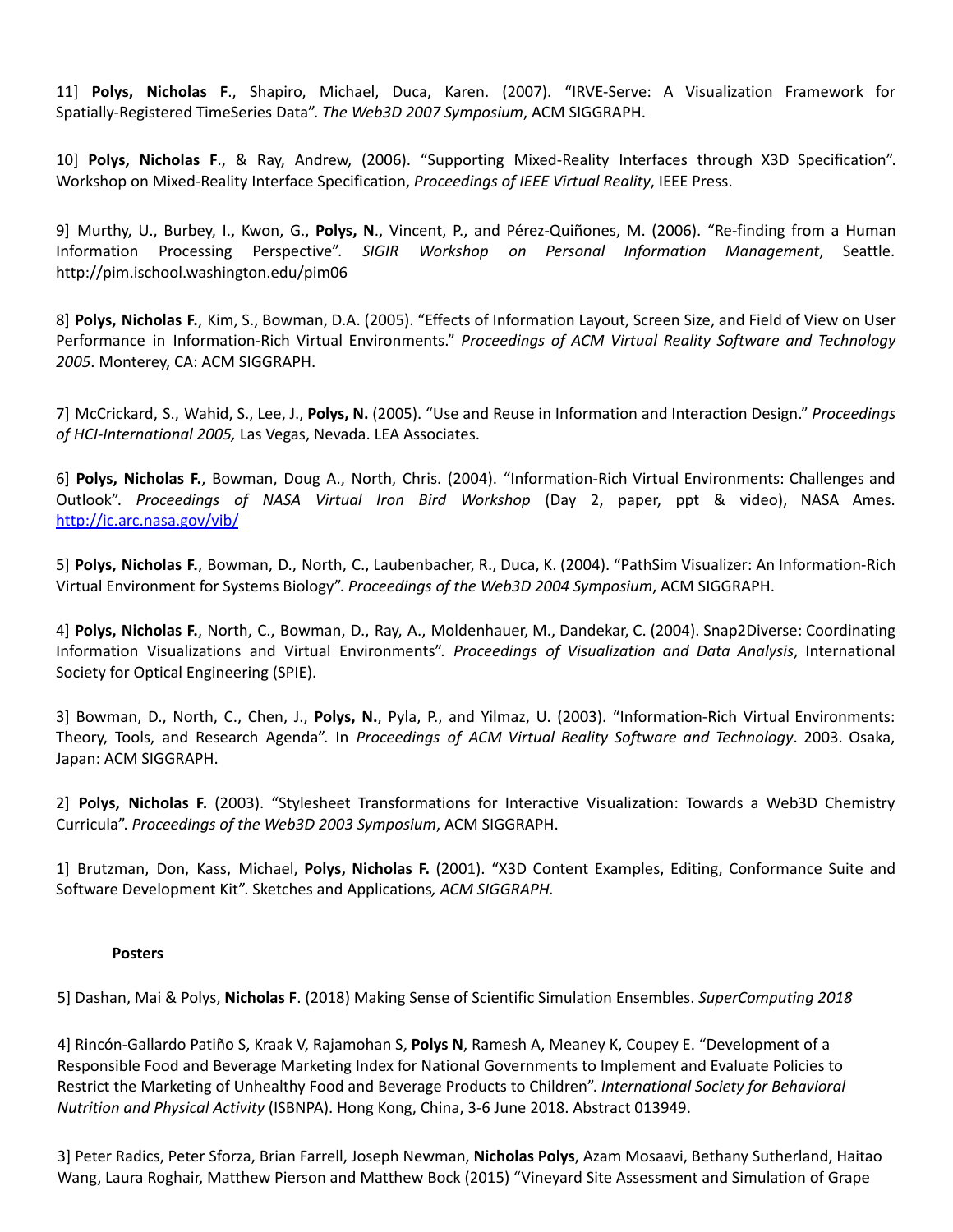Varieties in the Eastern U.S." The 4th Annual *Extreme Science Engineering Discovery Environment Conference* 2015 (XSEDE'15), At St. Louis, MO

2] **Polys, N.F.**, Duca, K.A., North, C., Bowman, D., Laubenbacher, R. (2005). "Information-Rich Virtual Environments for Biomedicine." Poster. *Computational Cell Biology*, Lennox MA.

1] **Polys, N. F.**, Duca, K. A., Laubenbacher, R., Bowman, D. A., North, C. (2003). "Interactive Visualization of Biological Databases using Information-Rich Virtual Environments", Poster. *Digital Biology: The Emerging Paradigm*, NIH.

#### **Other Publications**

11] Ayat Mohammed, Nicholas F Polys, Duncan Farrah. (2020). Visualize This: Lessons from the [Front-lines](https://vtechworks.lib.vt.edu/handle/10919/97517) of High [Performance](https://vtechworks.lib.vt.edu/handle/10919/97517) Visualization. Virginia Tech Technical Reports.

10] V Burkert, L Elouadrhiri, FX Girod, D Heddle, N Polys, P Schweitzer, M Vanderhaeghen. (2020). ["Visualizing](https://vtechworks.lib.vt.edu/handle/10919/97510) Femto-Scale [Dynamics–Final](https://vtechworks.lib.vt.edu/handle/10919/97510) Report". Virginia Tech Technical Reports.

9] Nicholas Polys, Markus Diefenthaler, Srijith Rajamohan, JooYoung Whang, Dmitry Romanov, Mai Dahshan. (2020) ["High-Dimensional](https://vtechworks.lib.vt.edu/handle/10919/97511) Visual Analytics of Particle Kinematics". Virginia Tech Technical Reports.

8] Schutt, K., **Polys, N**. and Sforza, P. (2013). "Accessing Parallel Computing Resources from ArcGIS 10.0". Processing Large Datasets session. *ESRI International User Conference*, San Diego, CA.

7] **Polys, N. F.**, Wood, A., Ullrich, S., Evestedt, D., & Aratow, M. (2013). A fresh look at Immersive Volume Rendering: Challenges and Capabilities, in IEEE VR Workshop on Immersive Volume Rendering 2013: Orlando.

6] **Polys, N. F**., A. Singh, P. Sforza (2012). "Extended LOD Concept for X3D, 3DBlacksburg". 3D Portrayal Interoperability Experiment (3DPIE) Final Report, *Eds.* Schilling, Hagedorn & Coors. The Open Geospatial Consortium (OGC) Public Engineering Reports. http://www.opengeospatial.org/standards/per

5] **Polys, Nicholas F**., Shupp, Lauren, Volpe, J., Glina, V. and North, Chris. (2006). "The Effects of Task, Task Mapping, and Layout Space on User Performance in Information-Rich Virtual Environments". Technical Report TR-06-12, Computer Science, VT.

4] Burbey, I., Kwon, G., Murthy, U., **Polys, N.** and Vincent, P. (2005). "Human Information Processing with the Personal Memex", CORR-the Computing Research Repository**:** http://arxiv.org/abs/cs.HC/0606107.

3] Harris, Sally. (2004). "PathSim: Scientists model interaction of viruses and immune system", Virginia Tech Research Magazine Fall. http://www.research.vt.edu/resmag/fall2004/PathSim.html.

2] **Polys, Nicholas F.** "Techniques of Perception in VRML", "European Web3D- Company Profiles" "The X3D Initiative". 3DeZine, 2000-2001.

1] **Polys, Nicholas F.** (1999). "Supplying your XML Toolkit" – IBM DeveloperWorks: online feature.